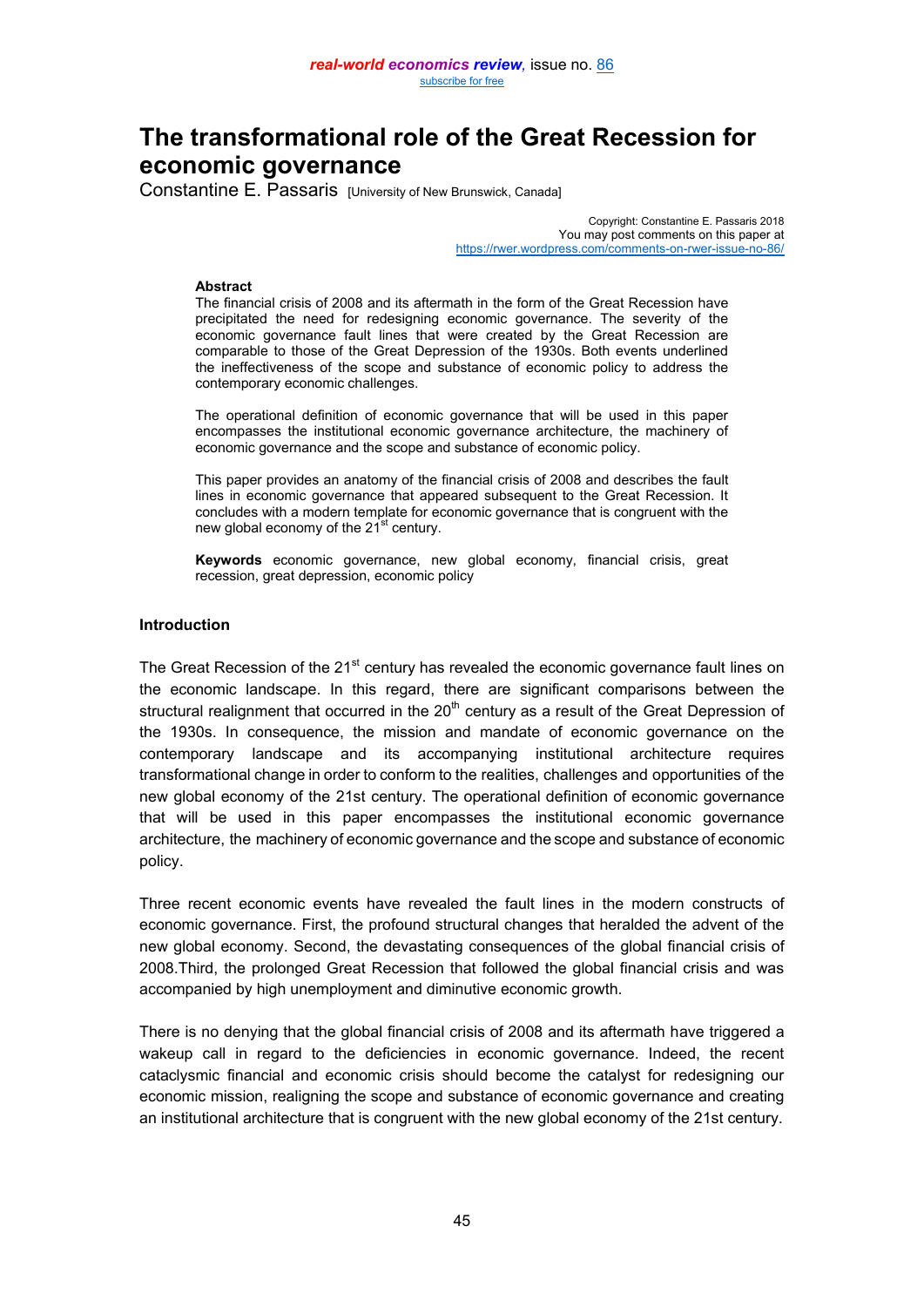## **New economy**

The new global economy of the  $21<sup>st</sup>$  century has transformed the economic, social and political landscape in a profound and indelible manner. Never before in human history has the pace of structural change been more pervasive, rapid and global in its context. Furthermore, the new economy is built on a culture of innovation. Indeed, the signature mark of the new global economy is new ideas, new technologies and new initiatives.

The new global economy of the  $21<sup>st</sup>$  century is composed of a trilogy of interactive forces that include globalization, trade liberalization and the information technology and communications revolution. Globalization has melted national borders and redefined economic policy. Free trade has enhanced economic integration and extended the economic governance architecture. The information technology and communications revolution has made geography and time irrelevant and enhanced the reach of economic parameters (Passaris, 2006).

The advent of the new economy has resulted in the restructuring of economic society. The role of innovation as a catalyst that drives the engine of economic growth has become a fundamental postulate of the new global economy. Furthermore, the new economy has underlined the pivotal role of a country's human resources and the unique economic value of its human capital endowment. Indeed, the old economy of the  $20<sup>th</sup>$  century was about the resources under our feet, while the new economy of the  $21<sup>st</sup>$  century is about the resources between ourears.

A country's human capital assets take the form of the educational attainment, the technical competencies and the special skills of its population. They are an essential prerequisite for empowering the new economy and facilitating the integration of labour in the knowledge based industries.

On the contemporary landscape, economic globalization takes the form of a porous global economic environment. This permits the mobility of foreign direct investment, has accentuated the movement of immigrants and refugees, has enhanced the flow of international trade and has multiplied the volume of transactions in international financial markets. Furthermore, the global outreach and economic integration of corporations beyond their national borders has made the world a truly global economic village.

# **Financial crisis**

The financial crisis of 2008 unfolded with record speed into a devastating economic crisis of global proportions. It had a more devastating effect than simply creating the most significant economic crisis since the Great Depression of the 1930s. More specifically, it revealed the fault lines on the economic landscape and particularly the deficiencies in economic governance.

At the outset, it should be stated that the financial crisis of 2008 was a made in America financial crisis. The epicenter of the financial crisis was the sub-prime mortgage crisis that unfolded during 2007 and 2008. Despite the fact that the eye of the financial storm was the asset backed securities collateralized with sub-prime mortgages, it was the USA housing market that influenced in a profound and indelible manner the economic outcome and is the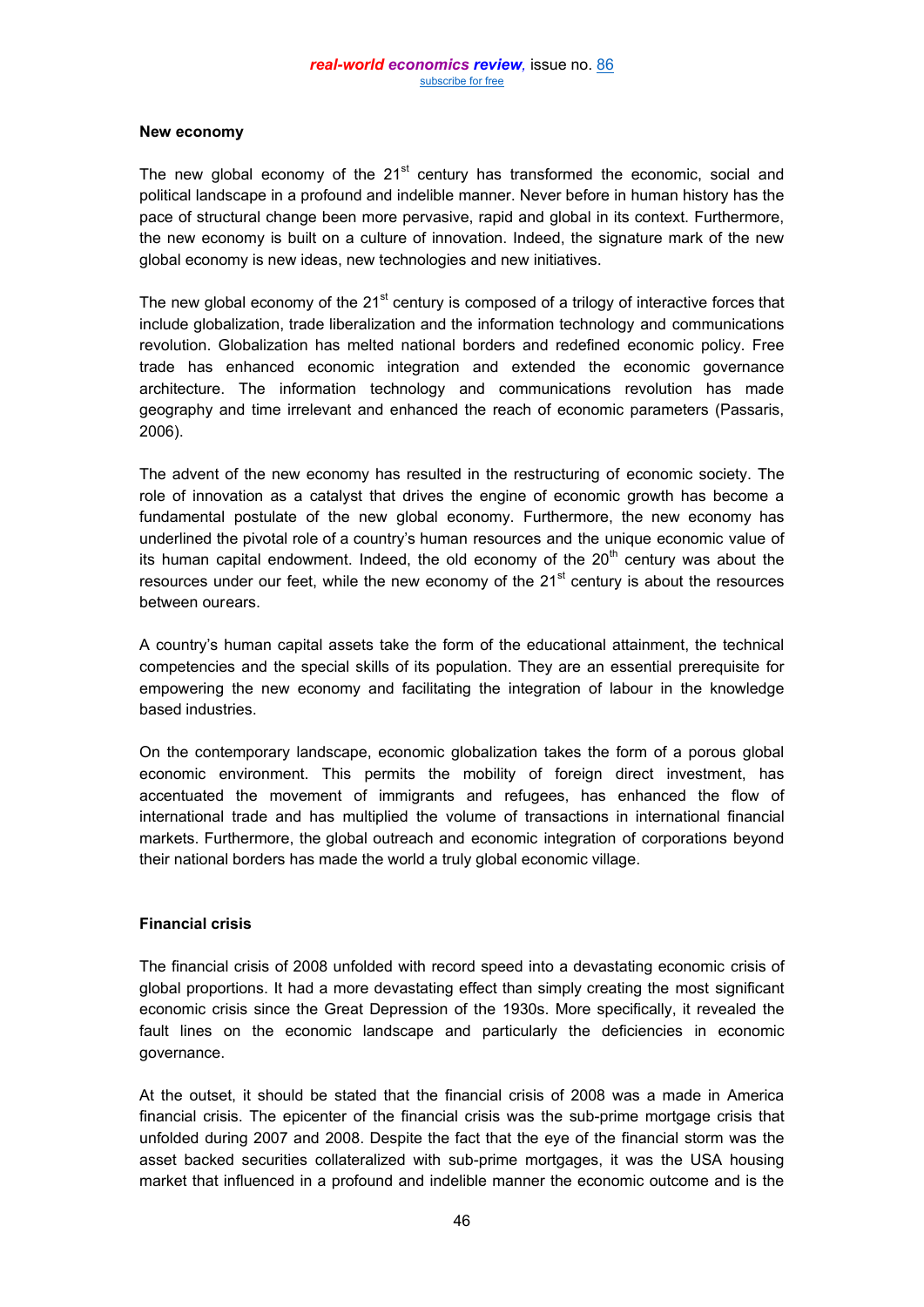principal cause of the financial crisis. Indeed, the contextual narrative for the 2008 financial crisis starts with the abrupt collapse of the USA housing market in 2006 (Passaris, 2015A).

The perfect financial storm was created by the adverse alignment of a combination of political, economic and financial factors. These factors included political pressure in the USA to increase home ownership for low and medium income earners, the advent of economic globalization and the global contagion effect, the introduction of new financial products such as derivatives and hedge funds that carried a significant level of risk, the process of de-regulation that allowed large investment banks to carry excessive leverage and the existence of a large global supply of investment funds seeking investment grade bonds. All of this created unsustainable mortgage lending practices and a vulnerable financial governance institutional architecture. In short, the financial crisis reflected a systemic failure of the USA housing market in particular and the global financial industry in general. More precisely, the financial crisis created an implosion of the financial sector with global consequences (Bernanke, 2015).

## **Crisis anatomy**

A forensic analysis of the financial crisis of 2008 reveals the failures of the existing economic governance system. The increase in the supply of credit during the period immediately preceding the financial crisis facilitated the promotion of less stringent financial requirements associated with new mortgages. Indeed, this is the context for the emergence of sub-prime mortgages which are defined as mortgages issued to a homeowner without a strong credit worthiness and consequently carry a greater risk of default in comparison to holders of prime mortgages.

Another emerging economic fault line prior to the financial crisis was reflected in the fact that the pricing of complex derivatives was not congruent with the systematic risk associated with them. In consequence, the financial markets did not accurately measure the risk contained in financial products such as collateralized debt obligations and mortgage backed securities. Finally, the period prior to the financial crisis witnessed political pressure in the USA to increase the supply of mortgages to low and moderate income households. The abrupt collapse of the housing boom in 2007 created a high default rate and an increase in foreclosures which in turn generated serious liquidity challenges not only for major banks but for several large financial firms that had a significant investment in mortgage backed securities and other forms of collateralized debt obligations.

By 2008, the serious economic challenges of the USA housing market had contaminated the global financial market. In addition, many financial institutions attempted to safeguard their liquidity by recalling outstanding loans and raising the bar with respect to new loans. All in all, a full-fledged and worldwide decrease in the supply of credit developed. The economic impact of the failure of several major USA financial institutions with a large exposure to subprime mortgages confronted the financial markets around the world.

Greenspan put it more succinctly during his testimony before the Committee of Government Oversight and Reform of the USA Congress:

"The evidence strongly suggests that without the excess demand from securitizers, subprime mortgage originations (undeniably the original source of crisis) would have been far smaller and defaults accordingly far fewer. But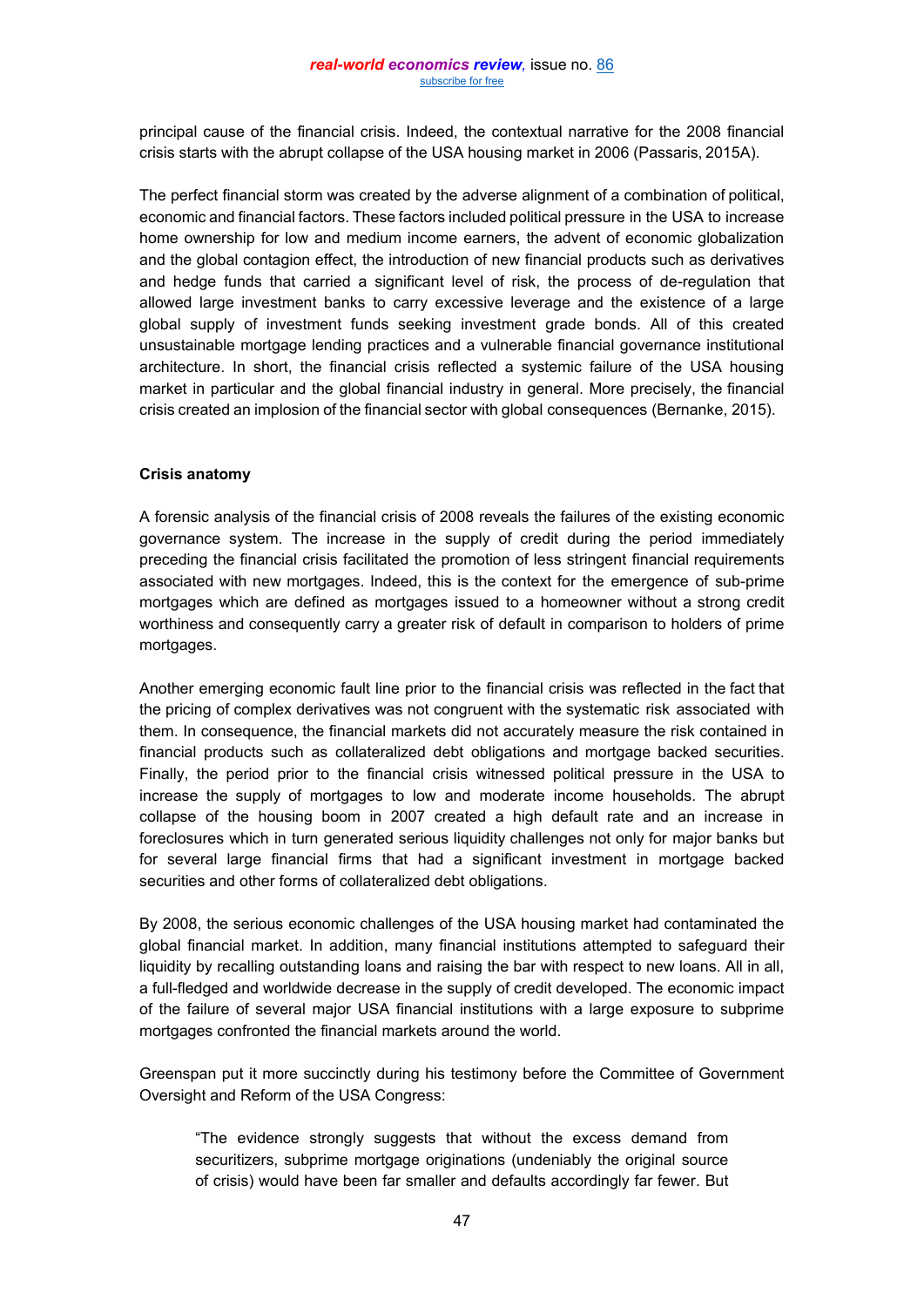#### *real-world economics review,* issue no. [86](http://www.paecon.net/PAEReview/issue86/whole86.pdf) [subscribe for free](http://www.feedblitz.com/f/f.fbz?Sub=332386)

subprime mortgages pooled and sold as securities became subject to explosive demand from investors around the world. These mortgage backed securities being 'subprime' were originally offered at what appeared to be exceptionally high risk-adjusted market interest rates. But with U.S. home prices still rising, delinquency and foreclosure rates were deceptively modest. Losses were minimal... The consequent surge in global demand for U.S. subprime securities by banks, hedge, and pension funds supported by unrealistically positive rating designations by credit agencies was, in my judgment, the core of the problem. Demand became so aggressive that too many securitizers and lenders believed they were able to create and sell mortgage backed securities so quickly that they never put their shareholders' capital at risk and hence did not have the incentive to evaluate the credit quality of what they were selling... It was the failure to properly price such risky assets that precipitated the crisis" (Greenspan, 2008, pp. 2-3).

By 2009, the capital markets were in a downward tailspin. The exporting of problematic securitized financial instruments, conveniently but most certainly inappropriately rated triple A by the credit rating agencies, brought about a freeze in global markets with global repercussions. The mechanics of the operation involved packaging mortgage products that financial institutions would not want on their own books and selling them globally at prices that were significantly higher than what would have been recorded in their books by carrying the mortgages in the traditional banking manner. This process gave birth to the global demand for sub-prime mortgages.

During the course of the better part of 2008 and in the early months of 2009 stock markets around the world incurred significant losses which were driven by fears of bank insolvency, a sharp decline in credit availability and a plummeting investor confidence. Countries around the world were confronted with a weak level of economic activity, international trade declined and credit shrank. The blame for all of this was pointed at credit rating agencies and investors that failed to account for the risk involved with mortgage related financial products.

#### **The Great Recession**

The Great Recession commenced during the second decade of the new millennium. It was triggered by the global financial crisis of 2008 and developed in its aftermath. I believe the Great Recession is an important economic governance milepost. To my way of thinking the Great Recession is the defining economic event that revealed the fault lines in economic governance and the dysfunctional nature of our economic policy tool kit for the 21<sup>st</sup> century. In effect, our inherited economic governance model had developed structural deficiencies and public policy shortcomings (Passaris, 2015B).

Furthermore, the Great Recession was a tangible acknowledgement that the economic governance landscape was no longer an effective mechanism for delivering the desired outcomes for the new economy. Indeed, it served as a wakeup call that the economic policies that were effective in the old economy of the  $20<sup>th</sup>$  century are no longer potent for the new economy of the  $21<sup>st</sup>$  century.

This new term, the Great Recession, is an informative play on words on the Great Depression. The Great Depression lasted for about a decade during the 1930s. It was a period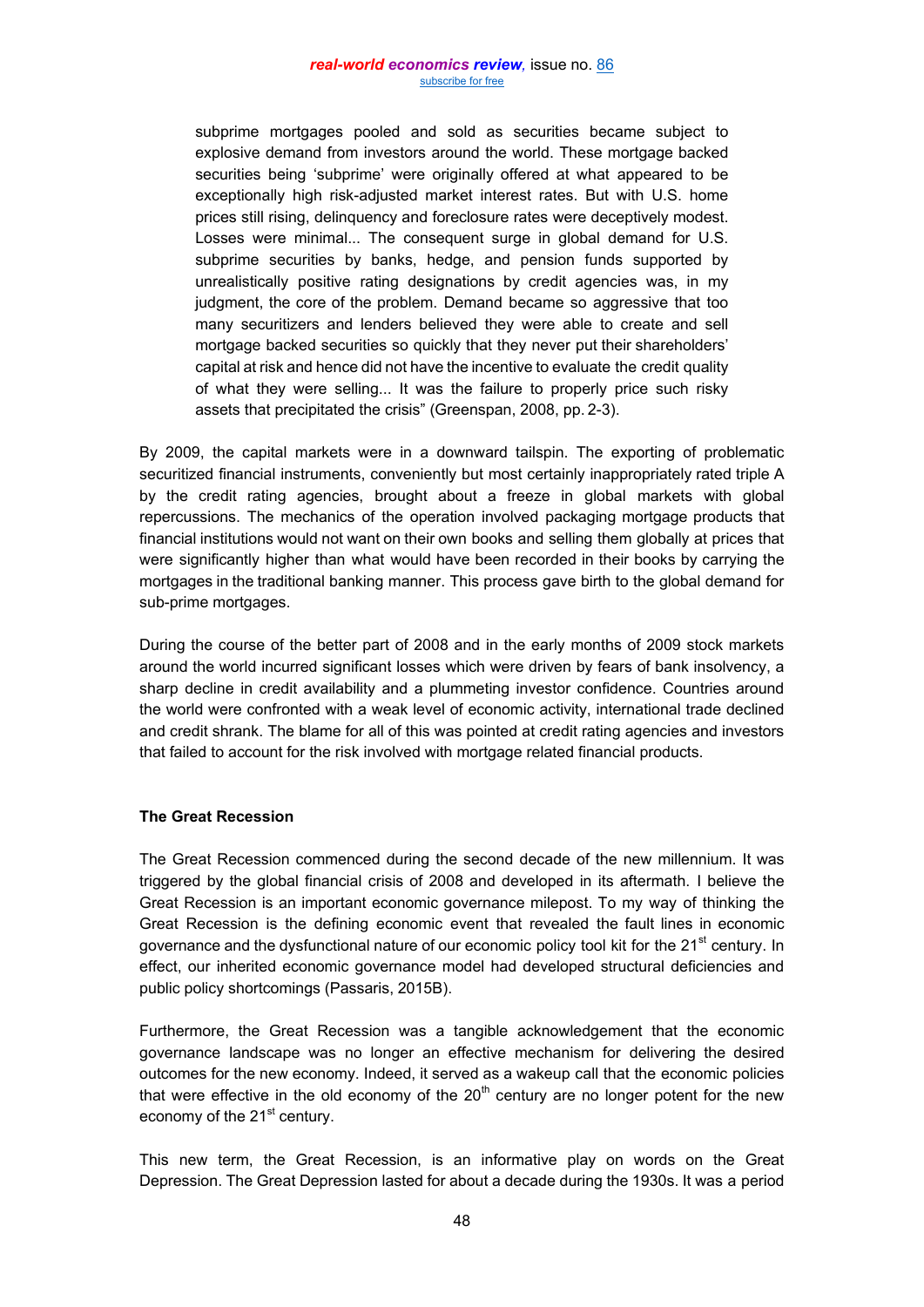of protracted economic downturn, high inflation, soaring unemployment, stagnant income levels and a decline in total output.

On the other hand, the Great Recession got branded as such because it did not neatly comply with the definition of a depression which requires four consecutive quarters of negative economic growth. The intermittent spurts of weak economic growth recorded during the period of the Great Recession disqualified it from meeting the definitional parameters of an economic depression. However, in terms of its longevity and severity the Great Recession matches the fundamental economic malaise that was triggered by the Great Depression. In effect, the Great Recession that commenced during the late-2000s was the worst economic downturn since the Great Depression. The parallels and similarities between the Great Depression and the Great Recession are striking.

The Great Recession provided a reality test for economists regarding economic governance and policy. It underlined the need to redesign economic governance in order to address structural change at the same time as initiating economic policies to combat economic adversity.

More specifically, it revealed that the mainstream economic policy tool kit was no longer potent or effective in the new economy. The reason being that the structural parameters of the economic landscape had changed so profoundly and deeply that conventional policies had become an anachronism. In short, the mainstream theories, models and policies had lost their best before date.

#### **Financial governance**

There is no denying that the financial crisis of 2008 precipitated an urgent need for greater government involvement and the introduction of enhanced regulation in the financial sector. Prior to that there was a minimalistic overview of the financial sector. This had started in the USA during the Reagan administration with the process of a gradual relaxation of regulations.

This laissez-faire approach culminated with the endorsement by a former Federal Reserve chairman's prediction that the markets would self-regulate because it was in their best interest to do so. In this regard, it is worth noting the remarks of Greenspan during his testimony before the Committee of Government Oversight and Reform of the USA Congress, when he stated:

"We are in the midst of a once-in-a century credit tsunami. Central banks and governments are being required to take unprecedented measures.... those of us who have looked to the self-interest of lending institutions to protect shareholder's equity, myself included, are in a state of shocked disbelief" (Greenspan, 2008, p. 1).

In their recent paper, Olivier Blanchard and Lawrence Summers came to the following conclusions:

"we view the basic lessons from the Great Financial crisis to be similar to those drawn by the Keynesian revolution in response to the Great Depression: Economies can be affected by strong shocks, and cannot be expected to automatically self stabilize. We have no doubt that, absent the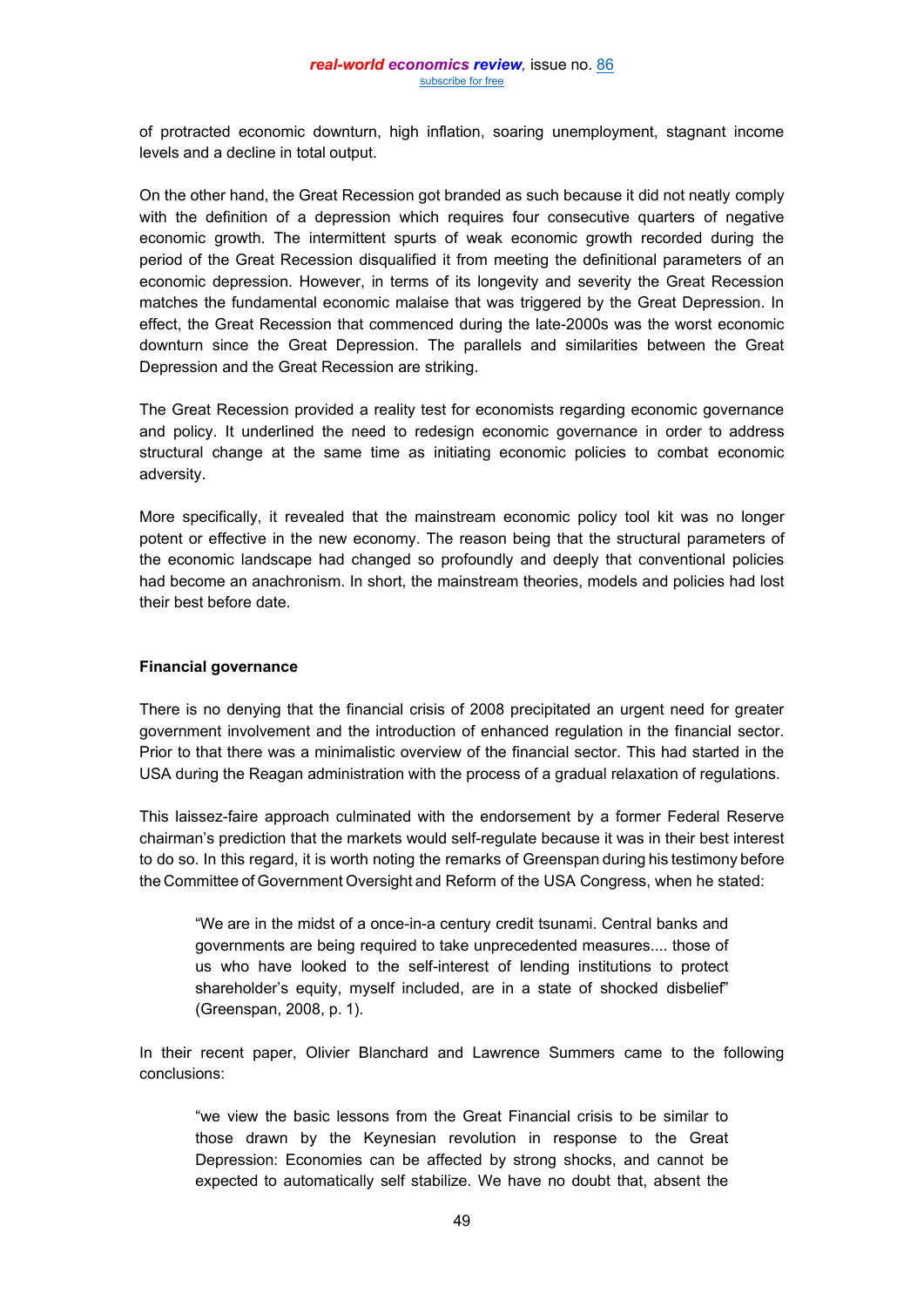strong monetary and fiscal policy responses we have observed, the financial crisis would have led to an outcome as bad or worse than the Great Depression. Thus, strong stabilization policies are simply of the essence. This is not to say that we should return to the Keynesianism of the 1960s and 1970s. The economic environment is different, the financial system more complex, neutral interest rates are low, creating problemsfor monetary policy, but opportunities for fiscal policy" (Blanchard and Summers, 2017, pp. 20-21).

The authors also suggested a more innovative economic policy that is grounded in the realities of the new global economy of the  $21<sup>st</sup>$  century.

"What we specifically suggest is... the combined use of macro policy tools to reduce risks and react more aggressively to adverse shocks. A more aggressive monetary policy, creating the room needed to handle another large adverse shock… providing generous liquidity if and when needed. A heavier use of fiscal policy as a stabilization tool, and a more relaxed attitude vis a vis debt consolidation. And more active financial regulation, with the realization that no financial regulation or macroprudential policy will eliminate financial risks" (Blanchard and Summers, 2017, p. 21).

## **Economic internetization**

I have coined the word internetization for the purpose of circumventing the drawbacks of the concept of globalization. These drawbacks commence with the fact that globalization is not a new concept. The international outreach between nations has taken place since time immemorial. Furthermore, globalization does not reflect the contemporary digital empowerment of civil society and the electronic facility for modern financial transactions.

In effect, internetization denotes a combination of two contemporary features. These are global outreach and electronic connectivity. There is no denying that internetization has had a significant impact on the new global economy and the scope and substance of economic governance. The electronic prefix that is appearing before an increasing number of our daily interactions such as e-commerce, e-mail, e-learning, e-banking, e-travel, e-democracy and egovernment is a tangible expression of the pervasive influence of the information technology and communications revolution (Passaris, 2014A).

Increasingly, internetization has become a driving force in the business strategy pursued by corporations in the 21st century. Internetization embraces the transformative powers of the world-wide-web and the electronic information high way and serves as a catalyst for the evolving dynamics of interconnectivity in the new global economy. Furthermore, internetization captures the pervasive influence of technological change and electronic innovations on the global economic landscape as well as on all aspects of human endeavour for our civil society (Passaris, 2017).

Internetization has also impacted upon economic governance by facilitating public scrutiny of government documents, enhancing the accessibility of data and generally promoting the electronic connectivity between civil society and government. In short, internetization which is empowered by the internet and electronic connectivity has enabled the spectacular technological structural changes of the new global order.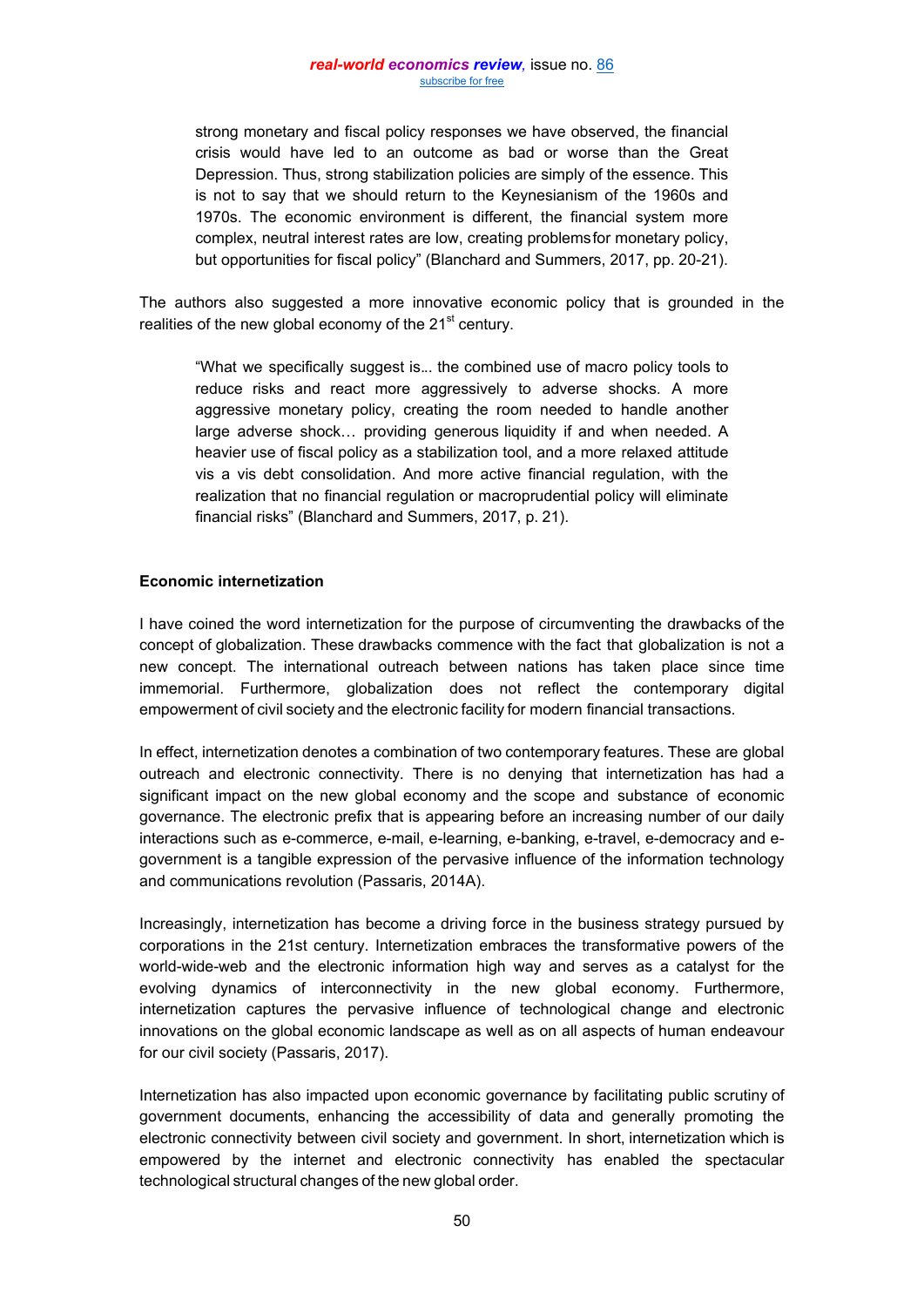It should be noted that the process of internetization is not static. It is constantly evolving, mutating and transforming. The capacity for internetization took a giant leap forward with the transformation of wired electronic technology into wireless devices. In addition, new technological frontiers have been reached through nanotechnology, cloud computing and virtual networks.

There is no denying that internetization has impacted directly and profoundly on the scope and substance of economic governance. It has facilitated new channels of communication between civil society and the government. Economic governance has been exposed to a new form of transparency and accountability in regard to government decision making. Internetization has created a new layer of intervention and regulation for government. Internetization has also revealed a darker and malicious side. In effect it has created the electronic vulnerability of the machinery of economic governance that requires its constant upgrading and the introduction of cybersecurity firewalls. All in all internetization has generated a new form of exposure and interaction for economic governance.

#### **Governance antecedents**

The scope and substance of economic governance has evolved over the centuries. Indeed, the span of economic history reveals several noteworthy mileposts that have taken form and substance on the economic governance landscape. One of those was the transformational change that occurred in the  $20<sup>th</sup>$  century.

Adam Smith, the founder of modern economics and the author of the foundational economics treatise *An Inquiry into the Nature and Causes of the Wealth of Nations* first published in 1776 laid the groundwork for economic governance in the latter part of the 18<sup>th</sup> century. His philosophy of free enterprise advocated the absence of government intervention in the economy. Indeed, this was the paramount model of economic governance until the Great Depression of the 1930s. It was a theoretical premise that underlined the importance of the private sector as the principal engine for economic growth and the sole decision maker in economic matters. Despite the absence of government involvement in economic affairs, the role of government was confined to three other areas. More precisely, government's jurisdiction would be limited to foreign affairs, ensuring domestic law and order through the operation of the courts and policing and maintaining the country's national defense system (Smith, 1776).

The Great Depression of the 1930s lasted for more than a decade and had a devastating impact on the economic landscape. It created in its wake a downward spiral of economic growth, a pandemic of business bankruptcies, massive unemployment, escalating inflation, widespread poverty and financial instability.

Furthermore, it underlined the fault lines in economic governance that had been in existence from the late  $18<sup>th</sup>$  century until the Great Depression.

As a direct consequence of the Great Depression a new model for economic governance was introduced by John Maynard Keynes with the publication of his book *A General Theory of Employment, Interest and Money* in 1936. This new model of economic governance was labelled Keynesian economics and was adopted by most of the advanced and industrialized countries after WorldWar II.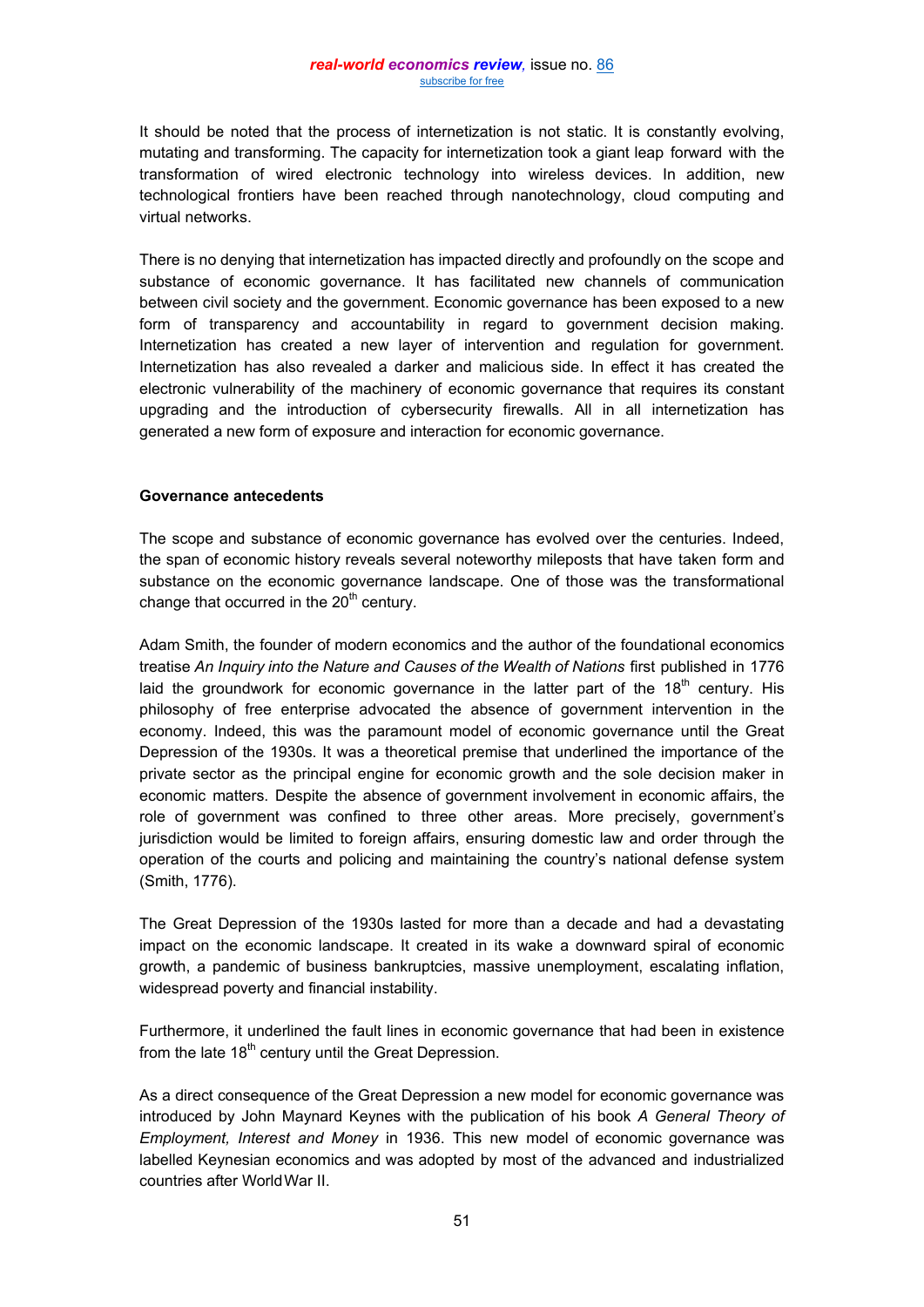Unlike Smith's philosophy of no government intervention in the economy, the advent of Keynesian economics in the latter half of the  $20<sup>th</sup>$  century opened the door for government's presence and influence in the economy. It created a mixed economy which embraced a compounded form of private sector and public sector economic decision making. Its implementation required a more affirmative economic role for government through the formulation and implementation of monetary and fiscal policies (Keynes, 1936).

The consequences of the Great Depression also underlined the fault lines in regard to the financial landscape. It revealed a specific vacuum in the financial architecture. In consequence, the economic governance skyline was modernized through the introduction of a new institution of economic governance in the form of the central banks as well as the inception of monetary and stabilization policies.

## **Economic governance**

Economic governance can take different forms and structures. An operational definition of economic governance is the multidimensional aspects of direction and policy that impact on the economy including the machinery and institutional architecture for the delivery of economic governance initiatives. In this regard, a conventional approach to economic governance impacts the private and public sectors, households, financial institutions and labour organizations. More specifically, it is directed to all aspects of economic engagement including production, distribution, consumption and the investment of resources. In short, economic governance refers to the formulation and implementation of policies, the institutional economic architecture and the administration and management of the economic landscape (Passaris, 2015C).

The recent past has witnessed a reversal in the economic governance mission for most countries. There are several reasons for the retreat of the public sector from its previous level of economic engagement and involvement. These include, declining tax revenues, an increase in the public debt, public displeasure with the government's management of the economic agenda, a decentralization of government operations, the belt tightening and reduction in government expenditures particularly with respect to social programs and the privatization of government activities.

It is worth noting that along with the downsizing, outsourcing, devolution and the downloading of government economic initiatives and an increased reliance on the market mechanism, the public sector's institutional architecture has been neglected and allowed to atrophy to the point that it has reached a minimalistic state of existence. There is no denying that this weakness in the structural foundation for the formulation and implementation of economic public policy has had a deleterious effect on economic governance.

Good economic governance is not a static concept. It should evolve in order to accommodate the structural changes on the economic landscape. Clearly it is a concept that is not only time sensitive but also responsive to societal permeations. In this regard Dixit points out "….that different governance institutions are optimal for different societies, for different kinds of economic activity, and at different times. Changes in underlying technologies of production, exchange and communication change the relative merits of different methods of governance" (Dixit, 2008, p. 673).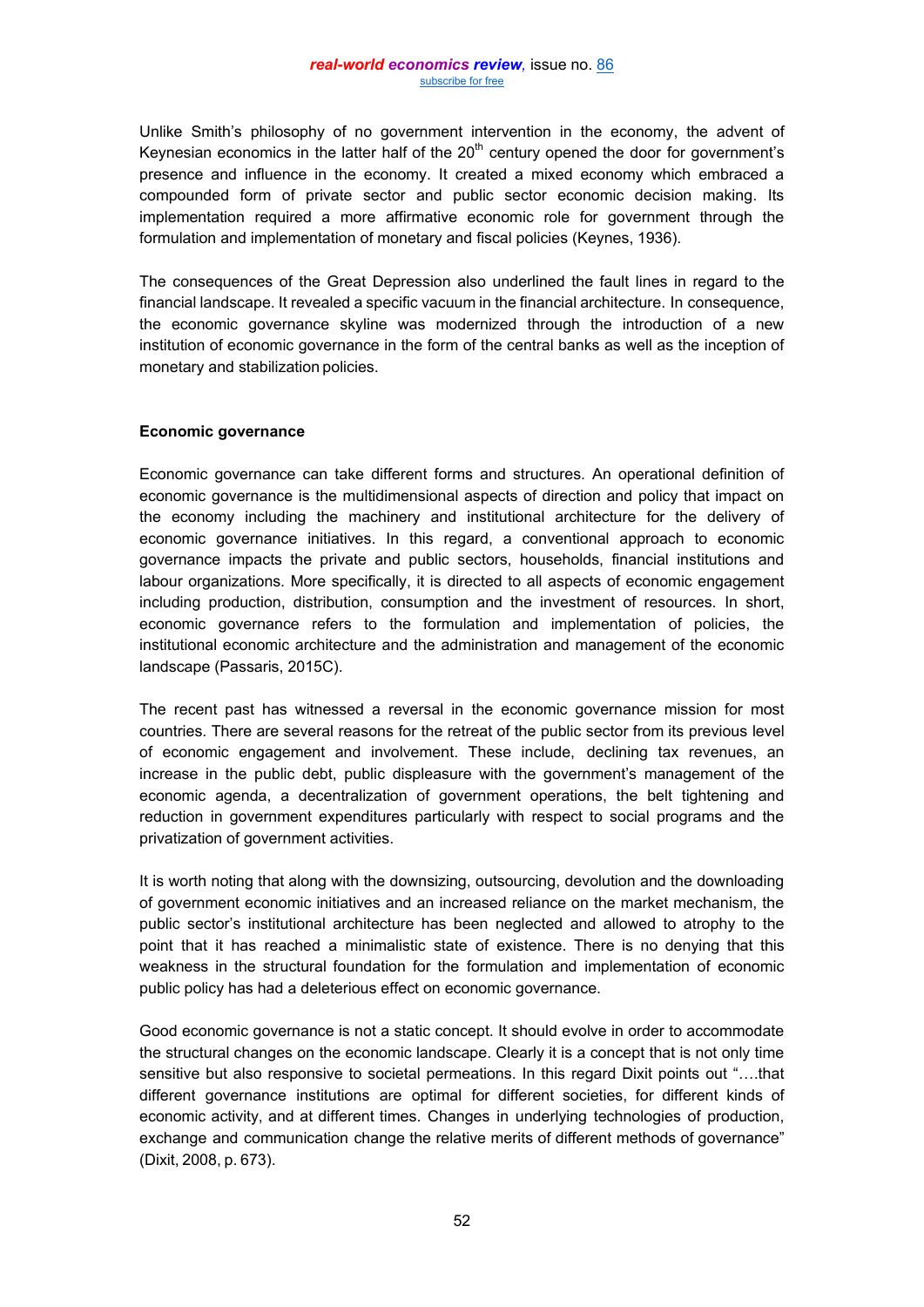The modern institutional architecture of economic governance should have a pronounced global mindset. It should be noted that international economic events have national and local repercussions. Similarly, local and national economic policies will trigger an international impact. In short, globalization has changed the flow of economic governance traffic from a one way singular direction to a two way bi-directional traffic flow. Indeed, on the contemporary economic landscape, the dividing line between the national domestic context and the international linkages is blurred at best and fluid on most economic issues. This does not negate the need for domestic institutions of economic governance. It simply requires that we recognize and acknowledge that their efficacy in responding to national issues can be constrained. Furthermore, a global disposition and mindset will create a positive environment for taking advantage of international opportunities. Global economic interdependence is a fact of life in the 21st century and our institutions of economic governance need to adapt and evolve to embrace it rather than ignore itsexistence.

# **Creative destruction**

In redesigning economic governance we need to adopt a new vision, embrace an entrepreneurial approach, unleash an innovative wave and promote a global mindset. In this context, charting a new course for economic policy and redesigning economic governance we should resort to a model of creative destruction. Creative destruction is a concept that was introduced by the Austrian economist Joseph Schumpeter to the economics lexicon in 1942. It denotes the process of replacing the old and ineffective economic methods with new and more potent initiatives. This process of creative destruction is urgently needed at this time for the purpose of modernizing economic governance.

Simply put, the iconic phrase of creative destruction is about evolution and mutation. It fosters creativity and innovation and avoids stagnation and decline. It is not about resisting change but embracing it for competitive advantage. It is about responding to structural change and positioning oneself for improved economic outcomes (Schumpeter, 1942).

While the word destruction denotes turmoil and upheaval its purpose is the amelioration of the economic journey and process. It is about a mind-set that destroys an old and derelict structure and building an improved and modern one in its place. In idiomatic context it is out with the old and in with the new. It is about discarding the common adage "if it ain't broke, don't fix it" with a new aspirational objective – "if it ain't broke, improve it". In essence it is about unleashing the tremendous power of innovation.

Creative destruction in economic governance introduces a dynamic and evolving feature to structural change. It permits an entrepreneurial dimension to the process of reforming economic governance. In this journey, it is assisted by innovation and the advances in technology. It applies to all forms of human interactions and governance models including economic, social, political, cultural to name but a few.

In effect, creative destruction recognizes change as the one constant in the human condition and economic enterprise. The guiding principle of creative change is to change with the times and take advantage of new opportunities or be left behind. This process rewards innovation and change and punishes the status quo and the stagnant. Indeed, the tangible rewards of this economic journey are numerous and multidimensional. They include accelerating economic growth, harnessing efficiencies, reducing cost, reallocating resources to maximum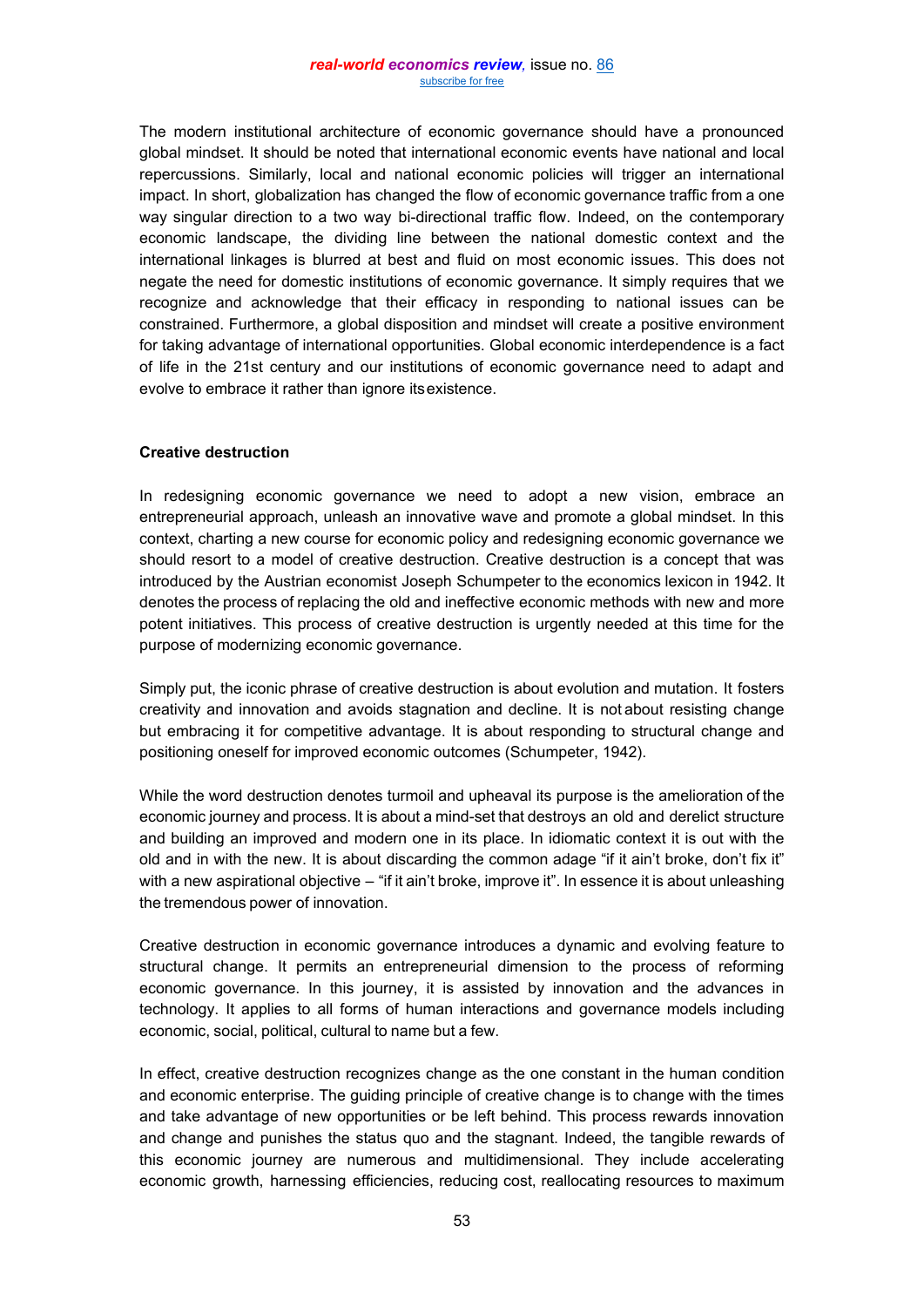advantage, promoting innovation, achieving economic progress and sustaining higher standards ofliving.

## **Governance innovation**

The overarching purpose of this paper is to develop an innovative blueprint for economic governance in order to redress the fault lines that appeared as a consequence of the Great Recession. A new economic governance template that is congruent with the structural changes that were precipitated by the new global economy of the  $21<sup>st</sup>$  century and the Great Recession.

As a result of the Great Recession the contemporary economic governance landscape requires reimagining. This may result in the restructuring of existing institutions through a process of renewal and institutional innovation. It may also take the form of designing new economic institutions with the purpose of becoming more synergistic with the structural changes brought about by the new global economy. In some cases existing institutions of economic governance only need to be renewed and remodeled. In other cases, there is a need to build new institutions from the ground up.

Since the Second World War, the economic role of government has mutated and evolved. Increasingly it has responded to demands for enhanced transparency and accountability. It has been forced to respond to the structural changes on the economic landscape. In addition, civil society has raised the bar and articulated higher expectations with respect to the performance of economic governance. It has also generated an increasingly higher level of public scrutiny with regard to the efficacy of the government's economic agenda.

In addition, technological advances in information and communications have provided a degree of public scrutiny that is unprecedented. They have enhanced the interchange between civil society and public institutions. Internetization has influenced the scope and substance of economic governance in a profound and indelible manner. There is no denying that public expectations of government performance are currently held to a higher standard than at any time in the past. The invasive nature of modern technology has resulted in a public demand for government disclosure regarding a government's vision, policies, strategies, performance and actions (Passaris, 2008).

In building a more contemporary, resilient and effective form of economic governance for the new economy of the  $21<sup>st</sup>$  century we need to be guided by the enabling principles and the empowering features of creative destruction. As the  $21<sup>st</sup>$  century unfolds, it is becoming increasingly clear that the evolution of economic governance will be directly consequential to the emergence of the new global economy, the aftershocks of the global financial crisis of 2008 and the protracted Great Recession.

Those three events have revealed the structural deficiencies in the contemporary economic governance skyline. In tandem, the scope and substance of economic policy will require a reorientation, renewal and redesign for the purpose of modernizing its global outreach and effectiveness. Furthermore, economic governance in the contemporary context requires periodic stress tests and performance reviews.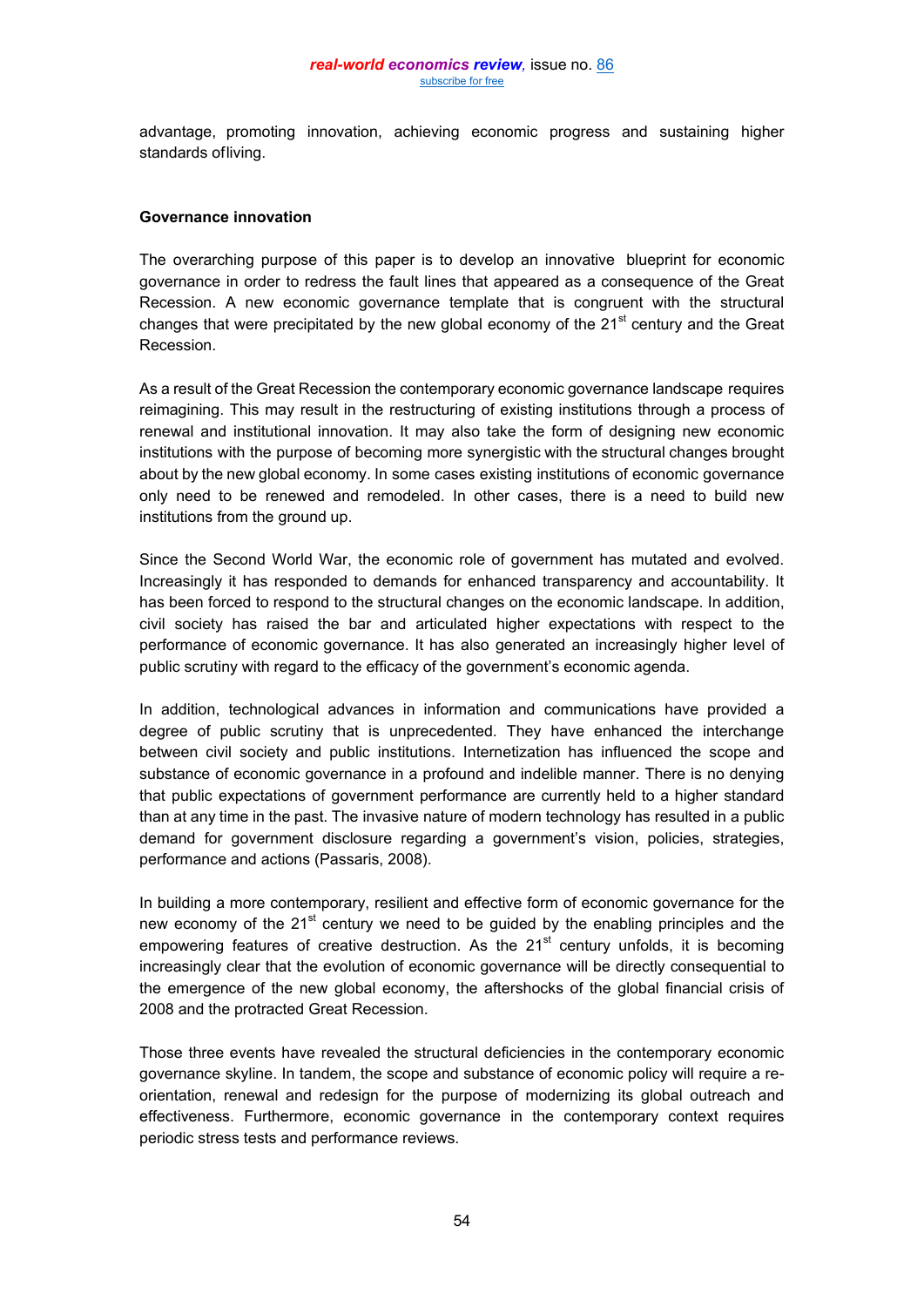The pursuit of economic governance in the  $21<sup>st</sup>$  century requires a new vision, a modern mandate and a proactive strategy. I propose four principles to guide the process of redesigning economic governance. The ingredients for the redesign of economic governance can be summarized as the 4E's of economic governance. This checklist includes efficient, effective, endurable and empowering.

Efficient refers to the contemporary expenditure constraints for implementing economic governance and the pursuit of a cost-effective formula. Effective refers to the efficacy of economic governance institutions, the machinery of economic governance and economic policy to achieve the desired outcomes. Endurable refers to the resilience of institutions of economic governance to withstand external economic shocks and deter digital vulnerability in the contemporary age of globalization and electronic connectivity. Empowering economic governance is the measure of building bridges and forming partnerships for the purpose of achieving the economic goals and aspirations of civil society.

The redesign of economic governance should adhere to a new dynamic in the form of the confluence of government, the private sector and non-governmental organizations in redefining the scope and substance of its mission. This triangular model of economic governance can serve as a purposeful catalyst for forming effective partnerships that contribute to positive change and better outcomes. Finally, the structural qualities and resilient infrastructure of a revitalized governance model must be able to withstand the future economic shocks and interface effectively with the new global economy of the 21st century.

## **Open government**

Open government should play a prominent role in charting a new course for economic governance in the 21<sup>st</sup> century. The philosophical foundation for open government is based on the premise that the mission of good governance is enhanced by allocating a bigger role for civil society in the decision making process. Open government, in its contemporary context, requires the active engagement of civil society, unfettered access to government information and the empowerment of digital technology. Indeed, in the modern context the elixir and sustainability of open government rests with the innovative use and adoption of state-of-the-art internet based technologies.

All of this translates into making government information more accessible and user- friendly. In addition, using innovative forms of electronic platforms for engaging and consulting with civil society through social media platforms and electronic outreach is a significant advantage. There is no denying that in the modern context, internetization plays an essential role in facilitating the process for a more open, transparent and participatory form of government in the  $21<sup>st</sup>$  century.

The information technology and communications revolution has become a significant enabler for open government. It has facilitated the process of transparency, participation and accountability in an indelible manner. The digitalization of government documents, accessibility of statistical data and electronic communication between civil society and the government has facilitated an unprecedented level of connectivity.

Open government can have a positive and constructive impact on economic governance. The element of transparency is vital for informed and purposeful economic decisions. This takes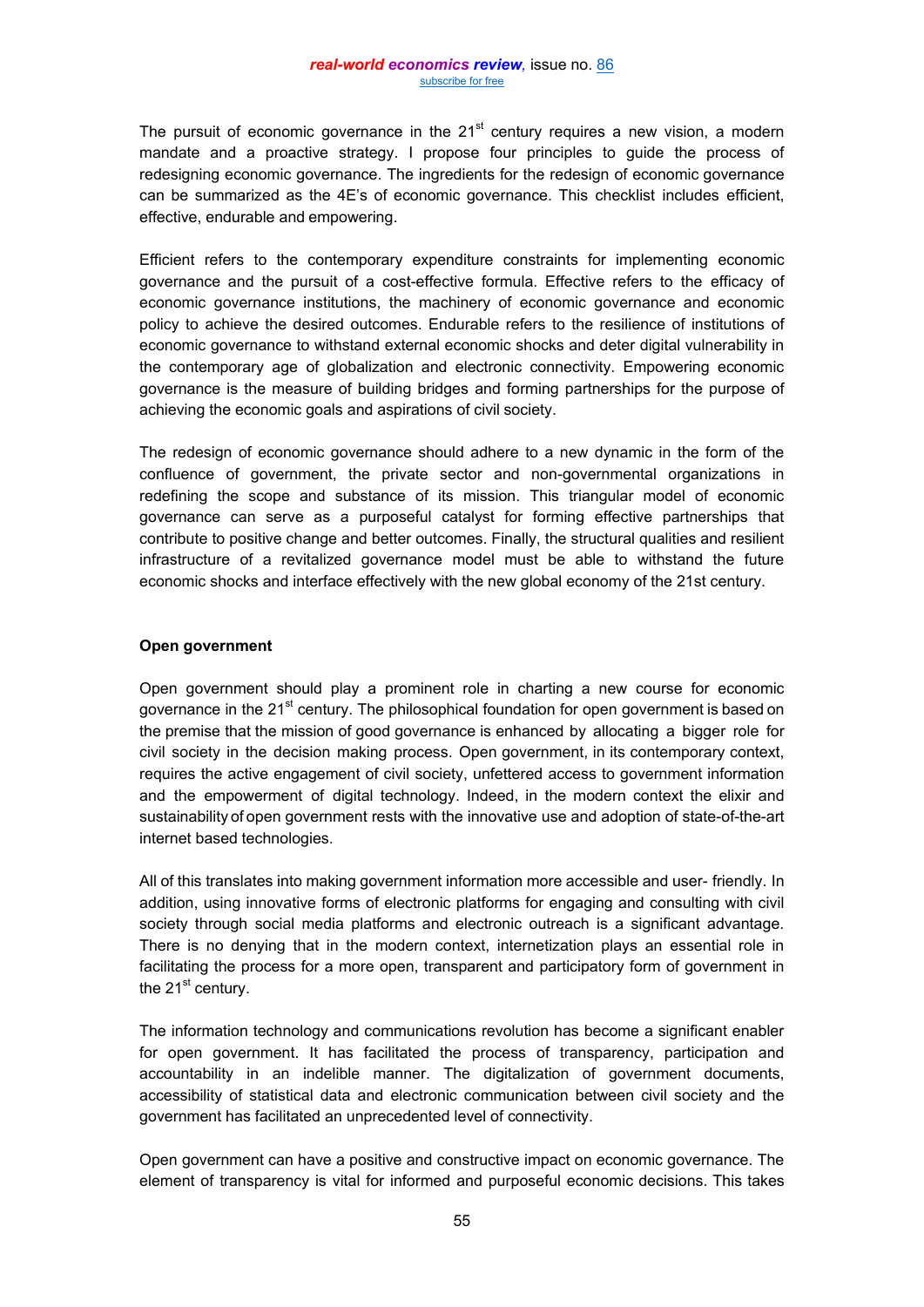the form of the public scrutiny of economic policies, guidelines, directives, data and analysis. It empowers the implementation of evidence based public policy, informed business decisions and visionary entrepreneurial initiatives.

In the modern context, the Open Government Partnership was formally launched on September 20, 2011.The mission of this new multilateral initiative is directed to secure concrete commitments from governments to promote transparency and accountability, empower citizens, fight corruption and harness new technologies to enhance governance. All member countries are obliged to sign the Open Government Declaration which succinctly states:

"We commit to promoting increased access to information and disclosure about governmental activities at every level of government… We value public participation of all people, equally and without discrimination, in decision making and policy formulation. Public engagement, including the full participation of women, increases the effectiveness of governments, which benefit from people's knowledge, ideas and ability to provide oversight... New technologies offer opportunities for information sharing, public participation, and collaboration. We intend to harness these technologies to make more information public in ways that enable people to both understand what their governments do and to influence decisions" (Open Government Partnership, 2011, pp.1-2).

New initiatives that are in concert with the principles of open government are an essential prerequisite for effective economic governance and for transforming the tepid relationship between government and civil society. At the end of the day, the Open Government initiative aims to improve public services, drive economic growth, reduce poverty and corruption, energize and diversify civil society's participation in economic governance and restore public trust in government. Indeed, restoring public trust and public engagement in governance should become a paramount objective for redesigning economic governance.

# **Governance architecture**

Historical economic mileposts have revealed the fault lines in the architecture of economic governance. In particular, these historical economic mileposts have exposed a vacuum in the mission of economic governance and the under capacity to execute necessary policy outcomes. In consequence, the economic governance architecture requires a periodic forensic evaluation and a stress test evaluation in order to determine its efficacy for evolving contemporary challenges and opportunities.

The most recent reimagining of the economic governance architecture took place after the Great Depression. At that time the collapse of financial stability and the banking system prompted the redesign of the financial system. In effect, the evolving nature of the economic governance landscape resulted in the modernization of central banks and the banking system in order to prevent the Great Depression of the 1930s from ever happening again. But that was in the 20<sup>th</sup> century, fast forward to the aftermath of the Great Recession and a new opportunity has emerged for the reimagining of the economic governance architecture for the 21<sup>st</sup> century.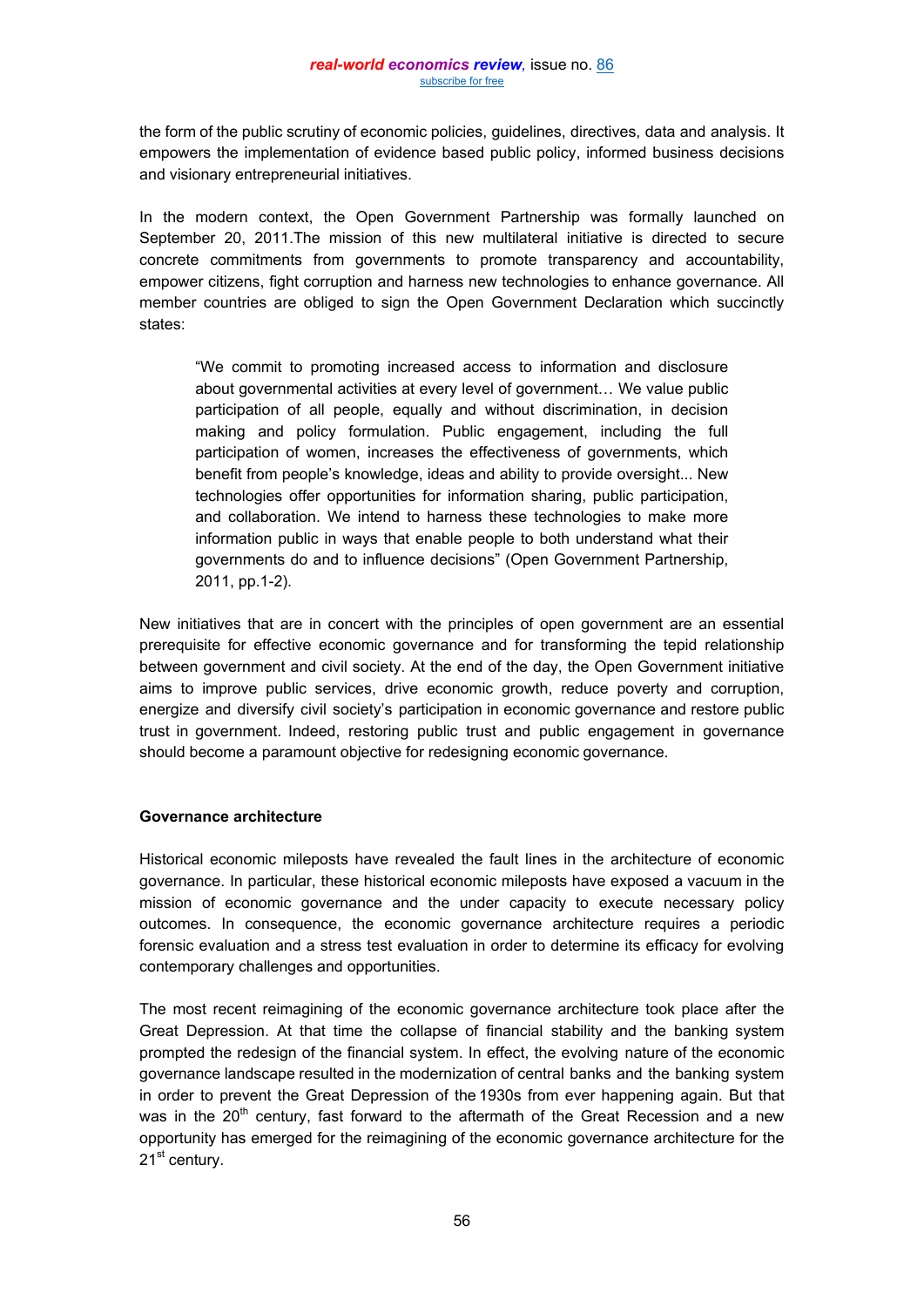At the present time the inability of the machinery of economic governance to correct persistently high levels of unemployment requires a similar addition to the economic governance skyline. This should take the form of a new institution of economic governance in the  $21<sup>st</sup>$  century that will be devoted to streamlining the demand and supply of labour and empowering the vital role of human capital to propel economic growth and full employment in the new economy of the  $21<sup>st</sup>$  century.

The re-engineering of the economic governance architecture and the machinery of economic governance would require a more holistic and integrated approach between institutions of economic governance. Indeed, reimagining economic governance is about institutions that are talking to each other constantly and coordinating with each other during the different phases of formulating and implementing their policies. This does not refer solely to a policy dialogue between institutions of economic governance but also between institutions of economic governance and institutions of social governance, environmental governance, cultural governance and political governance.

# **Institutional governance**

The mission and mandate of institutions in the redesign of economic governance takes on added importance in the context of the new global economy. The global financial crisis and its aftermath in the form of the Great Recession have spotlighted the central role of institutions on the economic landscape. In this regard, economic institutions are the bulwark and the scaffolding for a more potent approach to economic governance.

It is worth noting that the Great Recession has underlined the economic governance fault lines in regard to the institutional architecture. More specifically, the Great Recession has created a problem of structural and chronic unemployment that the contemporary economic governance architecture has proven to be ineffective in addressing. In consequence, this is one area that requires an alteration to the economic governance landscape through the introduction of a brand new institution of economic governance.

In effect, the contemporary economic landscape requires the introduction of new models and designing a new institutional architecture that is congruent with the new global economy. There is an urgent need for a new template for the role of institutions on the economic landscape of the 21<sup>st</sup> century. Indeed, the changing economic landscape requires a new vision for economic governance. The contemporary institutional landscape for economic governance was designed for the old economy of the  $20<sup>th</sup>$  century and is no longer potent in meeting the challenges and opportunities of the new economy of the  $21<sup>st</sup>$  century. An innovative approach towards the role and functions of institutions can serve as a catalyst for a revitalized format for economic governance that is more congruent with its mission in the  $21<sup>st</sup>$  century.

# **Unemployment dilemma**

The contemporary structure of economic governance is particularly ineffective in redressing the persistent problem of unemployment that has appeared in the aftermath of the Great Recession. It has exposed the contemporary vulnerability of the economic governance architecture and underlined the need for complementarity between social and economic policy.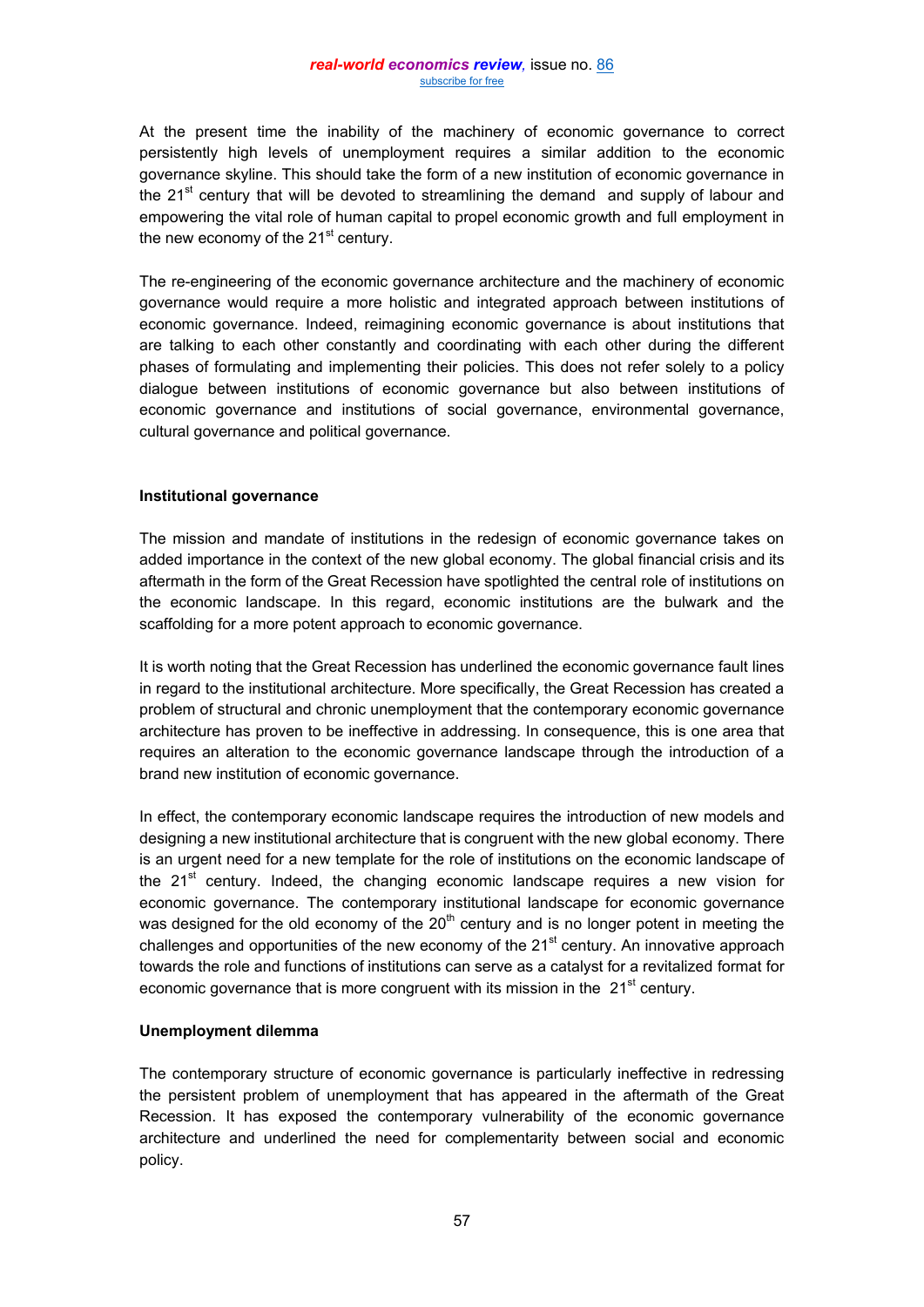Unemployed human resources are the singular most important loss of economic endeavour for any country. This takes on added importance in the context of the new global economy where human capital is a country's foundational economic asset. The economic costs of unemployment are numerous and multifaceted. They include a loss of income and livelihood as well as the loss of output, productivity and the goods and services to the economy as a whole. The social costs of unemployment are the loss of self-esteem and self-worth, a lack of purpose all of that leading to family break up, psychological breakdowns and many types of health consequences. The political costs which are exclusively borne by the government in power is the stigma of economic failure and a tarnished record of economic accomplishment leading to a lack of success at the ballot box and a failing attempt at re-election (Passaris, 2014C).

The Great Depression of the 1930s resulted in the creation of a new economic governance institution in the form of the modern central banking system. It was designed to promote and maintain financial stability. The Great Recession of the  $21<sup>st</sup>$  century should follow suit with the creation of a new economic governance institution with the mandate to pursue full employment.

# **Full employment**

The persistently high levels of unemployment requires the launch of a new economic governance institution. The pursuit of good economic governance will require the creation of a new institution whose singular mission is to promote full employment. A new institution whose overarching mandate will be to promote an economic environment that is conducive to the efficient deployment of a country's human resources and their effective integration in the new economy.

The conceptual framework for this new institution can rely on the template of a central bank. This would be more conducive to embracing a long term decision making horizon and removing the politics from the vital area of human resource management. The structure of this new institution of economic governance should be non-political, at arm's length of government and devoid of any government interference. As an independent agency it will ensure that in the pursuit of full employment, politics and policy are kept far apart. This new institution is an essential machinery of institutional re-engineering in order to come to grips with a new economic governance model for the new global economy of the 21<sup>st</sup> century. It should aspire to become a catalyst for full employment (Passaris, 2011C).

The undeniable benefit of a new institution of economic governance that is directed to achieve full employment is to serve as a catalyst for optimizing the contribution of human capital assets in the most effective and efficient manner in order to maximize the country's productive capacity and standard of living.

The most persuasive argument for full employment is the importance of human capital in the structure of the new global economy. No country can achieve its full economic potential in the absence of the total utilization and optimization of its human resource capacity. In short, it is not a matter that society cannot afford the allocation of resources in the pursuit of full employment but that we cannot afford the economic and social costs of unemployment.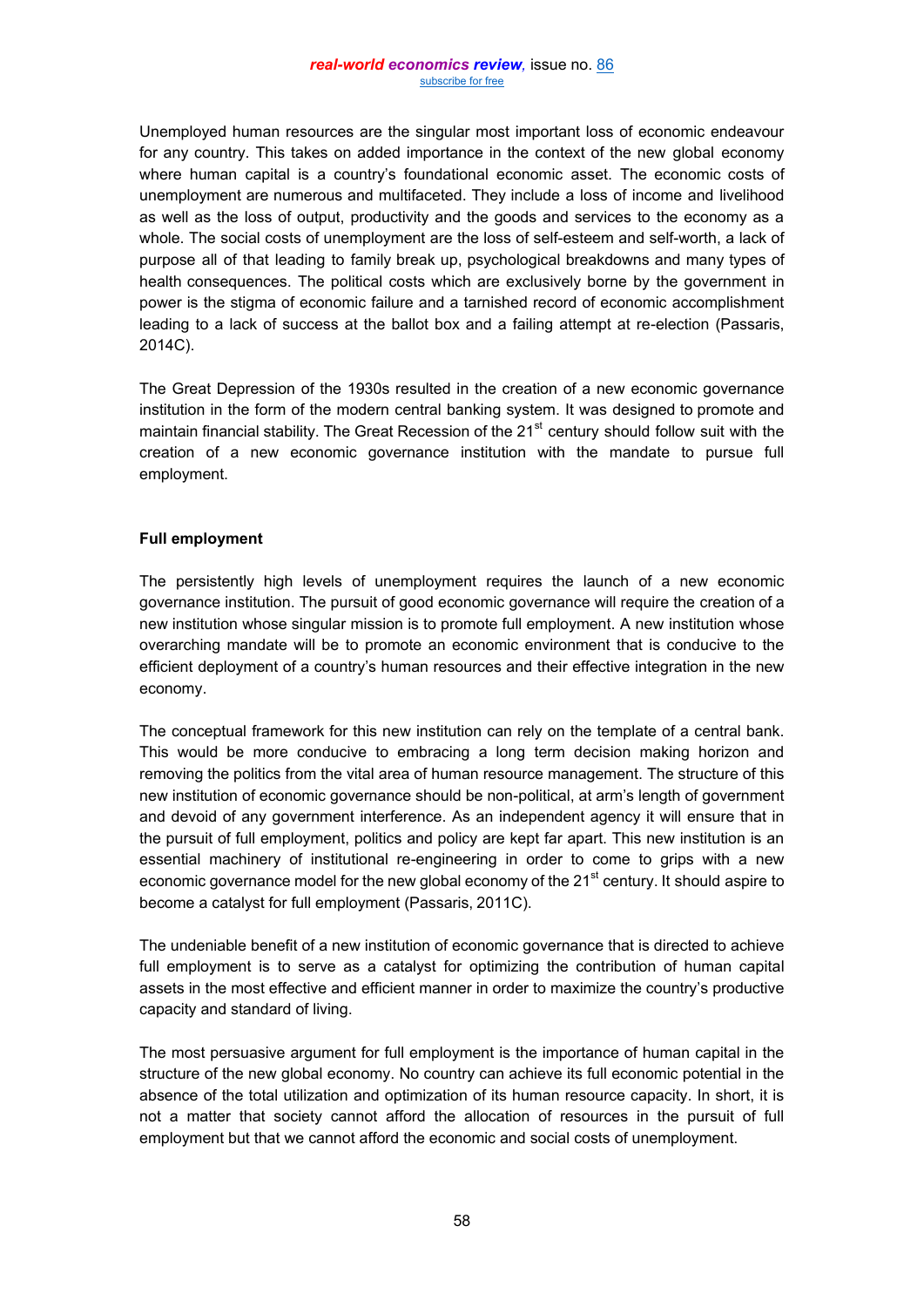Furthermore, a full employment program will decrease the economic costs of unemployment and enhance the aggregate economic benefits of the effective utilization of a country's human resources. At the end of the day, the realities ofthe new global economy and the pursuit of full employment require the re-engineering of our inherited economic and social institutional architecture and the introduction of a new set of economic architecture that is more conducive to meeting the challenges and taking advantage of the opportunities of the  $21<sup>st</sup>$  century. I am of the opinion that the time has come to propose a new institution of economic governance dedicated to the most effective utilization of a country's human resources.

# **Economic policy**

The redesign of economic governance should take into account the complementarity between the architecture of economic governance, the machinery of economic governance and the formulation and execution of economic policy. As such institutions of economic governance should recognize the inter-dependent and multidimensional nature of public policy variables.

Public policy can no longer be segmented, compartmentalized and developed in silos. Indeed, the modern context requires elevating the mission of public policy to a completely different formulaic structure. One that embraces a multidimensional context for formulating public policy as well as a more holistic and comprehensive mission. In essence it requires the recognition of the complementarity and inter-independence between several policy axioms. These public policy variables are not independent of each other and should be implemented in concert (Passaris, 2011B).

It has become abundantly clear in the aftermath of the Great Recession that conventional economic policies are not producing the desired outcomes. The new global economy has many facets, numerous dimensions, complex challenges and intricate linkages. In this regard, a new modus operandi for economic policy is required that will contribute to the efficacy of economic policy in the  $21<sup>st</sup>$  century.

# **Policy interdisciplinarity**

In redesigning economic policy for the 21 $<sup>st</sup>$  century embracing a foundational axiom should</sup> ensure the application of an interdisciplinary perspective in the formulation of economic policy. In order to achieve a compelling and pragmatic presence on the contemporary economic landscape, economic governance must abandon its disciplinary isolation and insularity. It must discard its maxim of professional and intellectual silos. Indeed, it must revisit the roots of its academic heritage and develop a contemporary web of interdisciplinary outreach.

The  $21<sup>st</sup>$  century requires a turnaround in the defiantly discipline specific direction that economics has embarked upon. Indeed, economics requires a rediscovery of interdisciplinarity which acknowledges the importance of interdependent variables and the intellectual interface of academic enquiry. Furthermore, the contemporary necessity for opening up economics to interdisciplinarity is a pertinent response to societal pressures. The contemporary challenges facing society are redefining the new parameters for academic mutation and intellectual discourse. Interdisciplinarity provides contemporary relevance and a pragmatic approach. There is no denying that civil society has become more complex and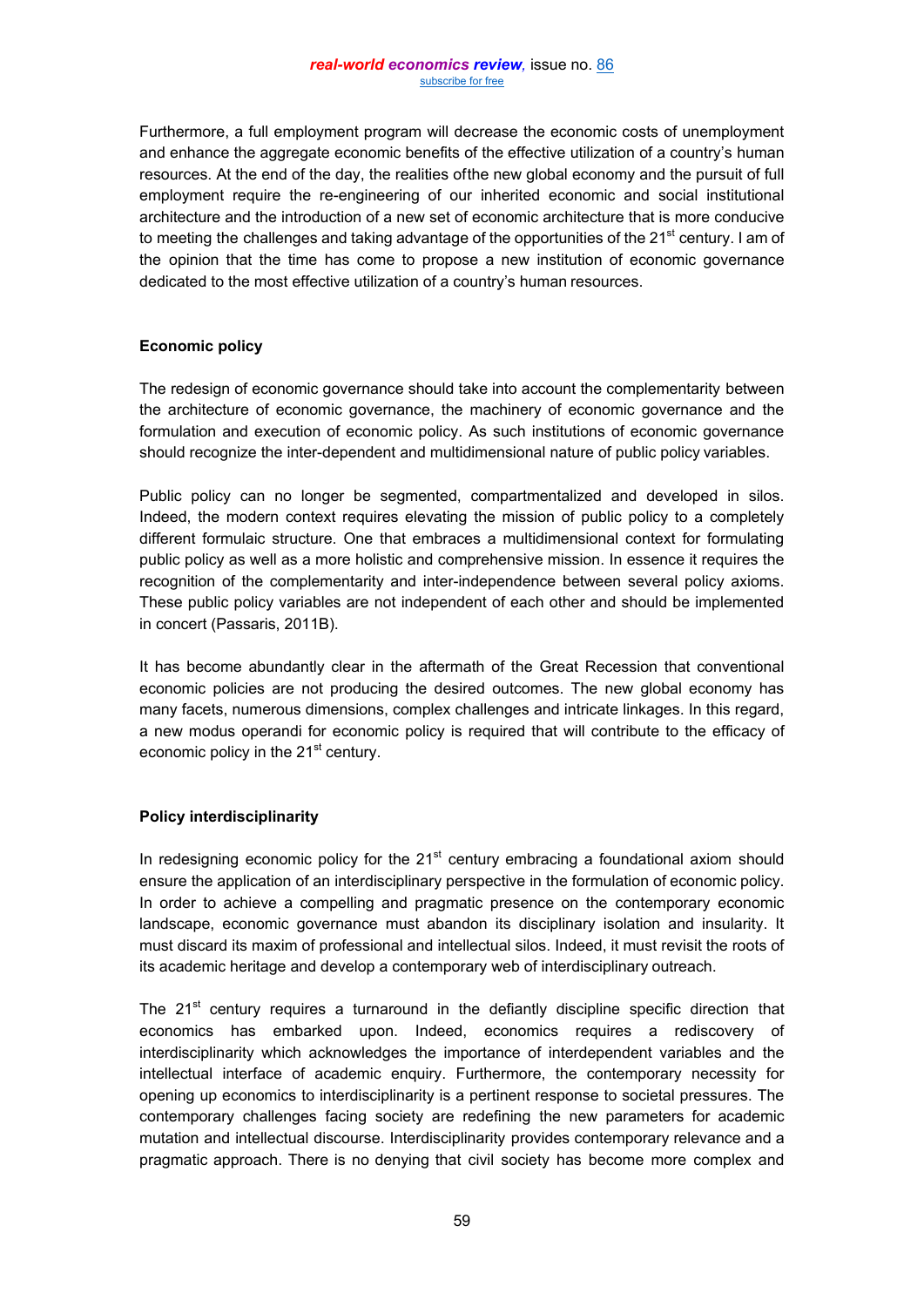multifaceted and it is not possible to understand it from within the boundaries of one singular academic discipline (Passaris, 2014B).

Interdisciplinarity requires economists to be fully cognizant of diverse schools of thought within their own discipline as well as developments in other related disciplines. This in addition to the emergence of new research frontiers and new academic disciplines which will require collaborative research endeavours, multidisciplinary and interdisciplinary research teams and path breaking technological techniques in response to advances in computer science and information technology. In short, economics in the  $21<sup>st</sup>$  century must reflect an appreciation and an intellectual comfort zone with related disciplines (Passaris, 2011A).

Our contemporary challenges expose us to a multifaceted, multidimensional and an overarching reach between economics, the social sciences, the humanities and the natural sciences. In fact, solving the contemporary problems that face society will lead to mutations, linkages and variations within disciplines and between disciplines.

All of this leading to a redefinition of interdisciplinary boundaries for the purpose of building intellectual bridges, closing academic gaps and providing evidence based public policy. This is of particular importance in addressing the interdisciplinary nature of contemporary economic challenges, social problems and environmental sustainability. Interdisciplinarity will translate into improved public policies that would contribute to sustained wealth creation and multidimensionalefficiencies.

In short, economics in the  $21<sup>st</sup>$  century must embrace interdisciplinarity and reflect an informed appreciation, an academic curiosity and an intellectual comfort zone with related disciplines. In this way we can enhance the potency of economic policy and improve on its record of impacting positively on its economic outcomes.

# **Economic historiography**

The powerful role of economic historiography should be underlined for the purpose of in informing economic policy and shaping the scope and substance of economic governance. The discipline of economics has always been in a constant state of evolution, transformation and technical refinement. Furthermore, the history of economic thought attests to the structural changes in philosophical orientation and theoretical direction that have taken place over the past centuries.

It has become increasingly clear that the formulation of contemporary economic policy lacks the benefit of historical hindsight. Contemporary economic policy suffers from a historical vacuum. It lacks an appreciation of our collective economic historiography. In consequence there is a compelling need to rediscover the value of economic history and the history of economic thought. In effect, moving forward our economic policy should correct this historical amnesia.

There are two foundational tenets that should define the historical context in economics. First, an appreciation of the history of economic thought and second, the historical context for economic events. It should be emphasized that the history of economic thought and economic history are very different and distinctive. It is a sad commentary that on both counts the historical potency of the discipline of economics is found lacking. The historical back drop has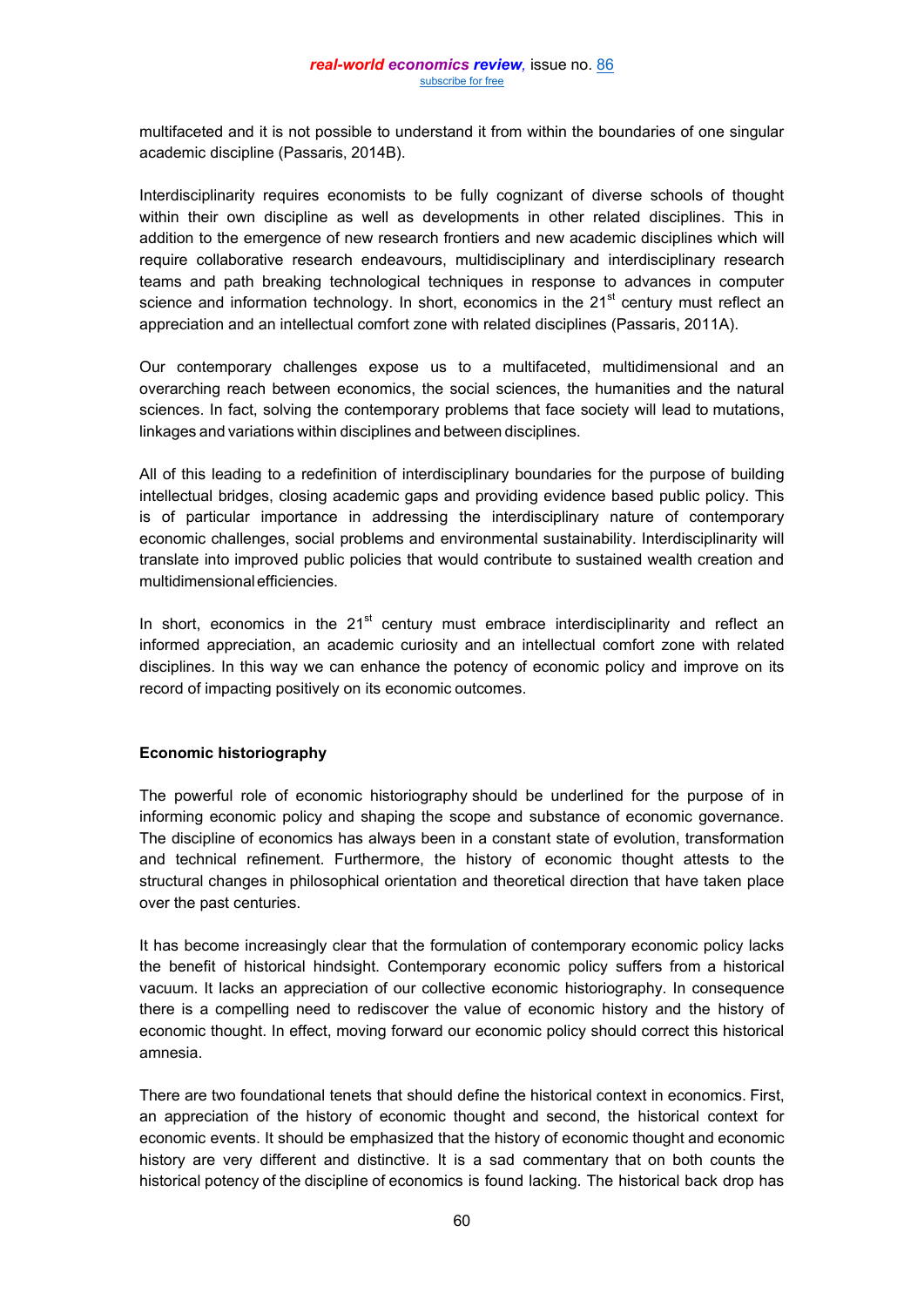become an increasingly neglected dimension in the contemporary evolution of the discipline of economics and in constructing economic policy.

There is no denying that economic history has been undervalued as a tool of economic analysis. The intrinsic value of economic history should be rediscovered in order to enhance the potency of economics in the 21st century. Economichistory is not simply about the past, it is important for the present and the future. History is a continuum from the past to the present and into the future. It preserves the past, explains the present and shapes the future.

The most penetrating observation regarding the value of economic history was offered by Joseph A. Schumpeter. In his last book, *History of Economic Analysis,* he emphasized that the proper study of economics requires three elements: theory, statistics and history. He concluded that: "If, starting my work in economics afresh, I were told that I could study only one of the three but could have my choice, it would be economic history" (Schumpeter, 1954, p.12).

The reimagining of economic policy in the  $21<sup>st</sup>$  century should allow economic history to serve as a tool of economic research and analysis for contemporary economic issues. Economic history enables us to analyze and explain the contemporary and historical dimensions of economic life. In short, the redesign of the machinery for creating economic policy for the 21<sup>st</sup> century must reflect that history is not simply about the past, it is perhaps more important in analyzing and explaining the present and predicting the future.

## **Qualitative vacuum**

.

Evidence based public policy has relied almost exclusively on a quantitative and mathematical approach. At the same time it has neglected the valuable contributions of the qualitative dimension and its associated tool kit. Economic policy in the  $21<sup>st</sup>$  century should resolve the contemporary quagmire regarding the focus of economics predominantly on the quantitative rather than the qualitative.

The emergence of the new global economy, the financial crisis of 2008 and particularly the Great Recession have accentuated the disciplinary limitations of the quantitative approach. Indeed, they have underlined the constraints associated with the extensive use of the mathematical approach in the study and application of contemporary economics

At the same time, the quantitative focus has been criticized as being falsely scientific with no role for human intentionality or choice. It has been disparaged for understating the economic narrative, adopting simplistic assumptions and skewing economic theory. It has also been suggested that quantification has resulted in unrealistic models of individual human behaviour in the genre of rational, self- interested, utility maximizing *homo economicus*.

The quantitative approach has made economics more model driven and hence less responsive to variables that have an implicit qualitative focus. Mathematical formulation requires a degree of abstraction and technical rigidity that in consequence has contributed to the observation that the contemporary constructs of the economic models bear little resemblance to the real world and do not adequately reflect the economic passion for developing a road map towards achieving the eternal human ambition for economic prosperity, improving the quality of life and personal fulfillment.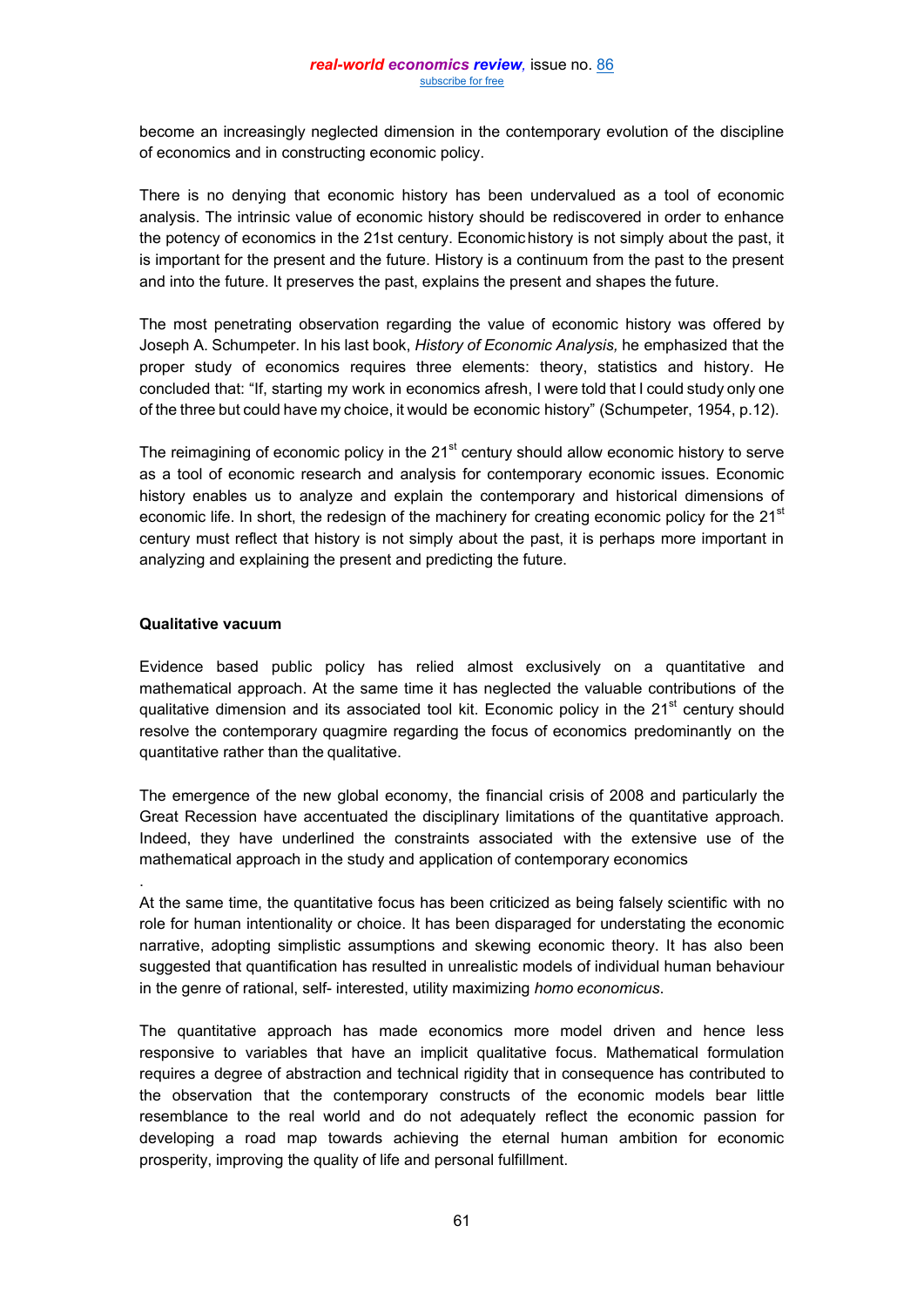In his seminal article entitled "Toward a Newer Economics", William Baumol underlines that:

"There can hardly be any argument with the proposition that the use of mathematical methods has not solved all problems in economic analysis, and that some problems lend themselves more readily to statistical, experimental, historical or other lines of attack. While formal mathematical theory has made invaluable contributions in fields where its success might have caused considerable surprise in an earlier day – fields such as public finance and industrial organisation – each of these areas surely still leaves considerable scope for other research procedures. And there are still other areas, for example, labour economics, in which this is probably even truer. The trouble is that if individuals are not respected for the pursuit of alternative approaches, if only those whose writings are pockmarked by algebraic symbols receive kudos, one can expect a misallocation of resources like that which always results from a distortion of relative prices" (Baumol, 1991, p. 2).

All of this brings into question the degree to which abstraction necessitated by mathematical rigour has resulted in a marked decline in the pertinence and potency of contemporary economic policy. There is an urgent need for a broader vision emanating from econometric technicians (the economic version of statistics known as econometrics) to become more inclusive of the qualitative variables that embrace the economic issues that confront us in the 21<sup>st</sup> entury and the remedial economic policies that are proposed.

The quagmire between contemporary relevance and scientific rigour should be resolved by adopting an intellectual compromise. Mathematical sophistication and rigidity must be tempered in order to embrace the qualitative dimension of contemporary economic issues. This will undoubtedly enhance the role that economists will play in the  $21<sup>st</sup>$  century by becoming more relevant and responsive to economic, social, political and cultural public policy issues.

This balance between quantitative rigour and qualitative realism must become a central feature of economic policy in the  $21<sup>st</sup>$  century. Economic policy should be cognizant of the limitations of the quantitative approach and at the same time open the door to the qualitative interpretation of contemporary economic models.

In short, the Great Recession revealed that mainstream economics was hampered by unrealistic assumptions, model failings, errors of judgement and a very narrow and filtered focus. In consequence, it was ineffective in addressing structural change in the new global economy and analyzing the qualitative issues of relevance on the economic landscape. Krugman summarized the state of economics in the aftermath of the global financial crisis in this manner:

"...the economics profession went astray because economists, as a group, mistook beauty, clad in impressive-looking mathematics, for truth…..the central cause of the profession's failure was the desire for an allencompassing, intellectually elegant approach that also gave economists a chance to show off their mathematical prowess" (Krugman, 2009, p. 36).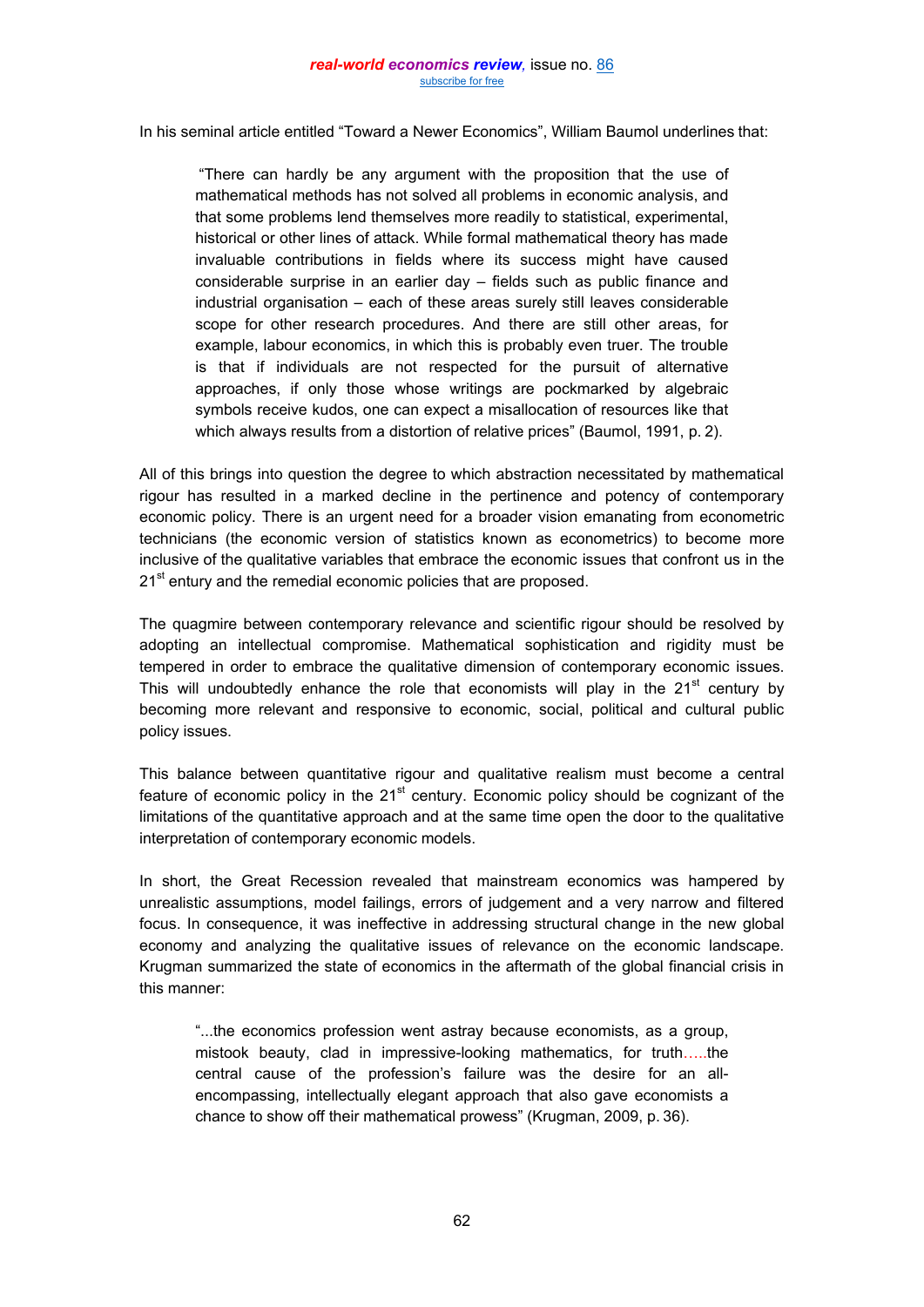# **Conclusion**

Three recent economic events have revealed the fault lines in the modern constructs of economic governance. First, the profound structural changes that heralded the advent of the new global economy. Second, the devastating consequences of the global financial crisis of 2008.Third, the prolonged Great Recession that followed the global financial crisis and was accompanied by high unemployment and diminutive economic growth.

There is no denying that the global financial crisis of 2008 and its aftermath have triggered a wakeup call in regard to the deficiencies in economic governance. Indeed, the recent cataclysmic financial and economic crisis should become the catalyst for redesigning our economic mission, realigning the scope and substance of economic governance and creating an institutional architecture that is congruent with the new global economy of the 21st century. Furthermore, the Great Recession has triggered a transformational course for economic governance in the  $21<sup>st</sup>$  century.

The mission and mandate of economic governance and its accompanying institutional architecture requires a structural realignment in order to conform to the realities of the new global economy of the  $21<sup>st</sup>$  century. This requires modernizing economic governance, creating a new vision and adopting an alternative conceptual framework for economic governance.

In designing a new template for economic governance this paper has proposed a checklist that includes four principles. These are efficient, effective, endurable and empowering economic governance. The redesign of the economic governance architecture may result in the restructuring of existing institutions through a process of renewal and institutional innovation. It may also take the form of designing new economic institutions with the purpose of becoming more synergistic with the structural changes brought about by the new global economy.

The elements that have contributed to a modern blueprint for economic governance include an interdisciplinary approach, embracing a global mindset and unleashing the power of economic historiography. In addition a new economic governance construct should supplement the quantitative focus of evidence based economic policy with a qualitative dimension. At the end of the day, all of this will create an economic governance ecosystem that is congruent with the new global economy of the  $21<sup>st</sup>$  century.

# **References**

Baumol, William J. (1991). "Toward a Newer Economics: The Future Lies Ahead!", *The Economic Journal*, 101 (404), pp. 1-8.

Bernanke, Ben. (2015). *The Courage to Act: A Memoir of a Crisis and Its Aftermath*, New York: W. W. Norton.

Blanchard, Olivier & Summers, Lawrence. (2017). "Rethinking Stabilization Policy. Back to the Future", Peterson Institute for International Economics, Retrieved on January 8, 2018, [https://piie.com/system/files/documents/blanchard-](https://piie.com/system/files/documents/blanchard-%20summers20171012paper.pdf) summers20171012paper.pdf

Dixit, A. (2008). "Economic governance", in Steven N. Durlauf and Lawrence E. Blume (eds), *The New Palgrave Dictionary of Economics, 2nd edition*, Basingstoke and New York: Palgrave Macmillan.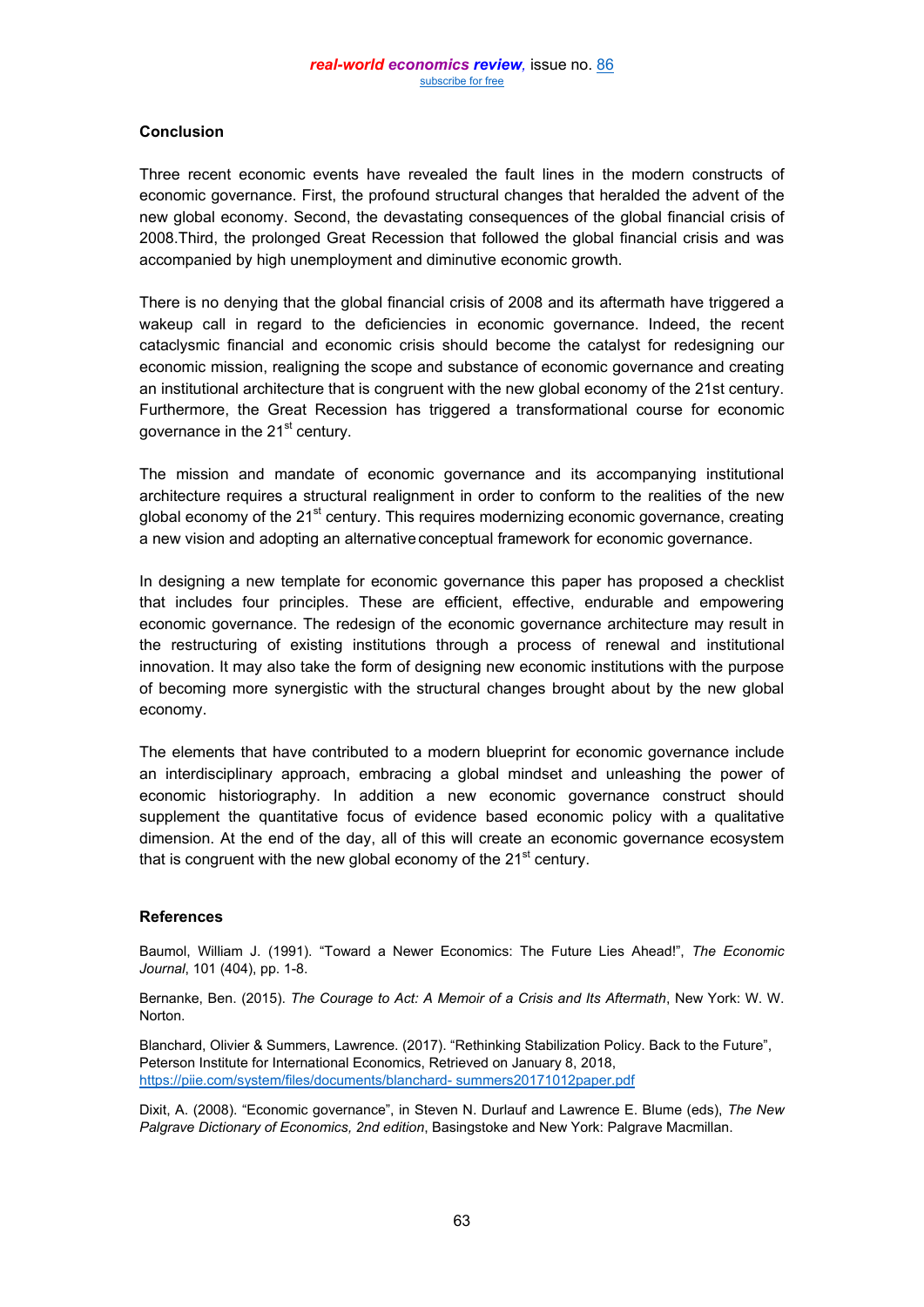#### *real-world economics review,* issue no. [86](http://www.paecon.net/PAEReview/issue86/whole86.pdf) [subscribe for free](http://www.feedblitz.com/f/f.fbz?Sub=332386)

Goodwin, Neva. (2010). "A New Economics for the Twenty-first Century ", *World Future Review*, Retrieved on April 10, 2018, [http://www.ase.tufts.edu/gdae/Pubs/te/Goodwin\\_WorldFutureReviewOct2010.pdf.](http://www.ase.tufts.edu/gdae/Pubs/te/Goodwin_WorldFutureReviewOct2010.pdf)

Greenspan, A. ( 2008). Testimony before the Committee of Government Oversight and Reform, US Congress, October 23, 2008, Retrieved on April 8, 2018 http://web.archive.org/web/20081030220043/http://oversight.house.gov/documents/20081023100438. pdf.

Keynes, J.M. (1936*), A General Theory of Employment, Interest and Money*, London: Palgrave Macmillan

Krugman, Paul. (2009). "How Did Economists Get It So Wrong? The *New York Times* Magazine, September 6, 2009, Retrieved on April 12, 2018 [https://www.nytimes.com/2009/09/06/magazine/06Economic-t.html?pagewanted=all.](https://www.nytimes.com/2009/09/06/magazine/06Economic-t.html?pagewanted=all)

Open Government Partnership. (2011). Open Government Declaration, Retrieved on March 28, 2018. [https://www.opengovpartnership.org/open-government-declaration.](https://www.opengovpartnership.org/open-government-declaration)

Passaris, Constantine. (2006). "The Business of Globalization and the Globalization of Business", *Journal of Comparative International Management*, 9(1), pp. 3- 18.

Passaris, Constantine. (2008). "Immigration and Digital government", in *Electronic Government: Concepts, Methodologies, Tools and Applications*, edited by Ari-Veikko Anttiroiko; New York: IGI Global, pp. 3890-3899.

Passaris, Constantine. (2011A), "The 2008 financial crisis and economic pedagogy", *International Journal of Pluralism and Economics Education* , 2(3), pp. 318 – 324.

Passaris, Constantine. (2011B). "Redesigning Financial Governance for the New Global Economy of the 21st Century", *Journal of Comparative International Management*, 14(1), pp. 1-15.

Passaris, Constantine. (2011C). "Economic Governance and Full Employment" in M. Ugur and D. Sutherland (eds), *Does Economic Governance Matter?* , Cheltenham, UK: Edward Elgar Publishing, pp. 168-183.

Passaris, Constantine. (2014A). "Internetization and the New Global Economy of the 21st Century", ed. M. Khosvow-Pour, *Encyclopedia of Information Science and Technology, 3rd edition*, Hershey, PA: IGI Global, pp. 3197-3205.

Passaris, Constantine. (2014B). "A New Economics Curriculum for a New Century and a New Economy", eds. M.A. Madi and J. Reardon, *The Economics Curriculum: Towards a Radical Reformulation*, College Publications, pp.172- 197.

Passaris, Constantine. (2014C). "Full Employment and a New Institutional Architecture for the 21st Century", in eds D. Ashiagbor and T. Ali, *Full Employment Revisited: Essays on the Economy, People and Fairness*, London: Work Forum.

Passaris, Constantine. (2015A). "A New Financial Governance Model for the New Global Economy of the 21st Century", in eds. O. Ugarteche, A. Puyana and M. A. Madi, *Ideas Towards a New International Financial Architecture*, London: WEA Books, pp. 45-73.

Passaris, Constantine. (2015B) "The Great Economics Debate and Business Strategy*", Journal of Comparative International Management*, 18(2), 2015, pp. 55-68.

Passaris, Constantine. (2015C). "A New Economics Governance Model for Greece in the 21<sup>st</sup> Century", *Journal of Heterodox Economics*, 1(3), 2015, pp. 163-190.

Passaris, Constantine. (2017) "The Economics of Internetization", in ed. M. Khosvow-Pour, *Encyclopedia of Information Science and Technology, 4th edition*, Hershey (USA): IGI Global, pp. 7980- 7994.